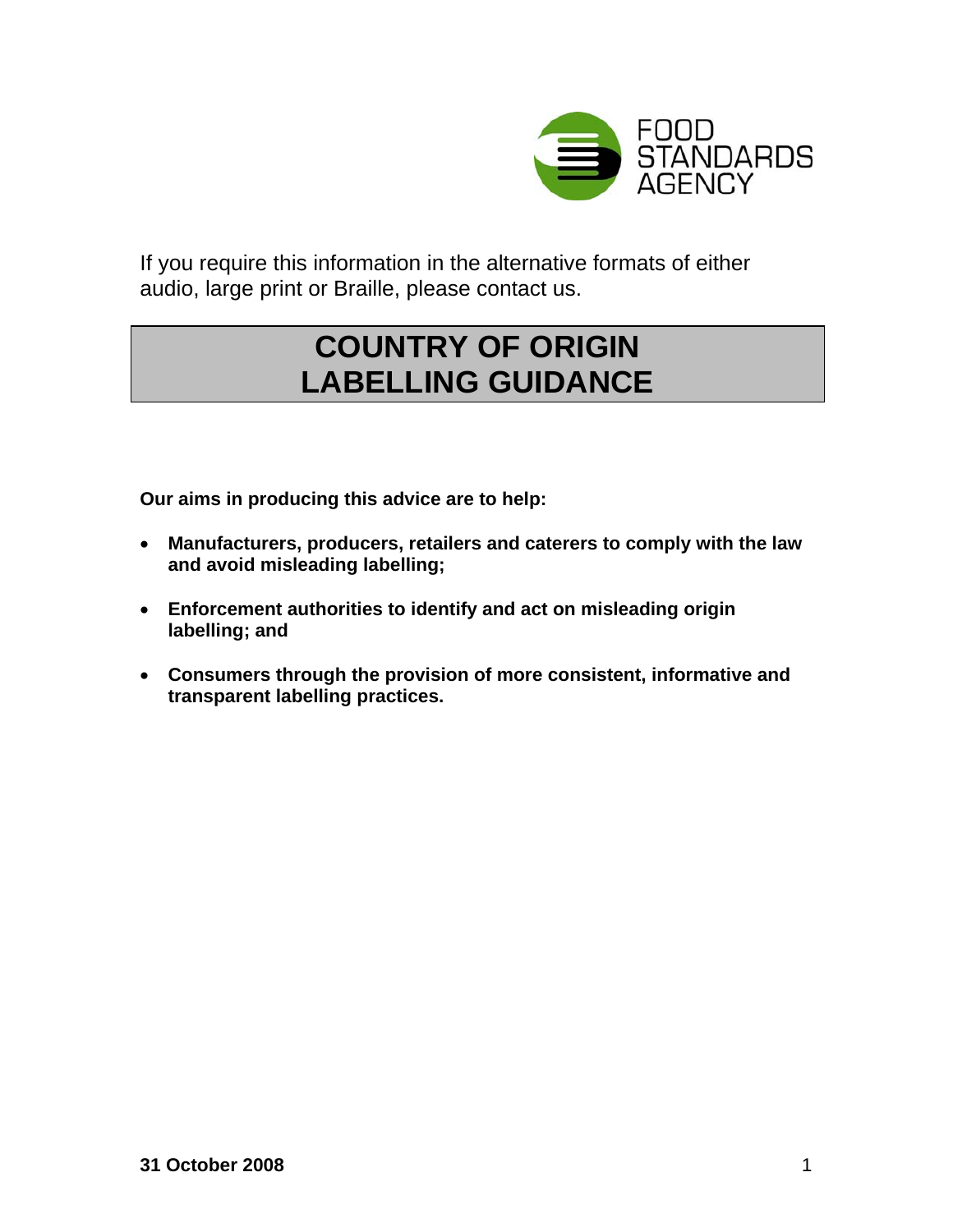**CONTENTS** 

# **Paragraphs**

| <b>INTENDED AUDIENCE</b>                                                                   | 1         |
|--------------------------------------------------------------------------------------------|-----------|
| <b>LEGAL STATUS AND PURPOSE</b>                                                            | $2 - 6$   |
|                                                                                            |           |
| <b>PART 1: LEGISLATION ON COUNTRY OF ORIGIN</b><br><b>LABELLING</b>                        |           |
| <b>INTRODUCTION</b>                                                                        | $1 - 5$   |
| <b>REQUIREMENT TO LABEL WITH ORIGIN IF</b><br><b>OTHERWISE MISLEADING</b>                  | $6 - 8$   |
| <b>MEANING OF PLACE OF ORIGIN</b>                                                          | $9 - 10$  |
| <b>PART 2: COMPLIANCE WITH LEGISLATION: AVOIDING MISLEADING ORIGIN</b><br><b>LABELLING</b> |           |
| <b>GENERAL</b>                                                                             | $11 - 22$ |
| AVOIDING MISLEADING INFORMATION IN CATERING<br><b>ESTABLISHMENTS</b>                       | 23        |
| <b>PART 3: ADVICE ON BEST PRACTICE</b>                                                     |           |
| <b>INTRODUCTION TO ADVICE</b>                                                              | 24        |
| <b>PROXIMITY OF FOOD OF DIFFERENT NATIONAL</b><br><b>ORIGIN</b>                            | 25        |
|                                                                                            |           |
| <b>PRODUCT ORIGIN</b>                                                                      | $26 - 29$ |

**FORM OF THE DECLARATION:**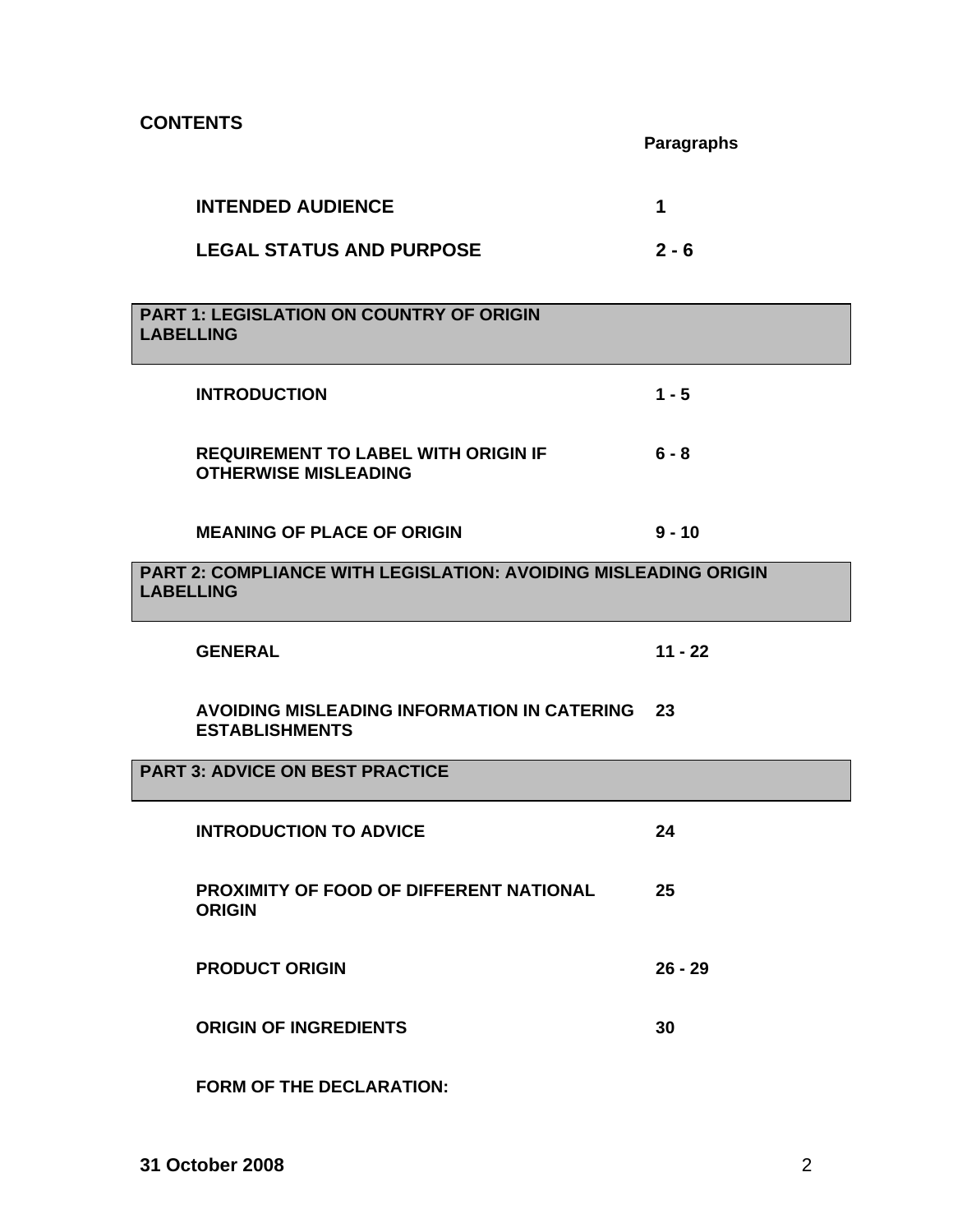| <b>For products</b>    | $31 - 32$ |
|------------------------|-----------|
| <b>For ingredients</b> | 33        |

#### **LOCATION OF THE LABEL DECLARATION 34**

#### **CONTACT DETAILS FOR FURTHER INFORMATION 35 - 36**

#### **ANNEX A : A BRIEF SUMMARY OF THE COUNTRY OF ORIGIN LABELLING RULES FOR CERTAIN SPECIFIED FOODS**

| <b>Beef</b>                       | $1 - 6$   |
|-----------------------------------|-----------|
| <b>Fresh fruit and vegetables</b> | $7 - 10$  |
| Fish                              | $11 - 16$ |
| Olive oil                         | $17 - 21$ |
| Wine                              | $22 - 23$ |
| Eggs                              | 24        |
| <b>Poultrymeat</b>                | 25        |
| <b>Honey</b>                      | $26 - 27$ |
| <b>Regional products</b>          | $28 - 31$ |

#### **ANNEX B: LEGISLATION ON COUNTRY OF ORIGIN LABELLING**

**1 - 2** 

#### **ANNEX C: PENALTIES FOR BREACHING LEGISLATION**

**1** 

#### **ANNEX D: RULES TO PREVENT MISLEADING LABELLING, ADVERTISNG AND PRESENATION**

| Food Labelling Directive (2000/13/EC)       | $1 - 3$ |
|---------------------------------------------|---------|
| <b>Food Safety Act 1990</b>                 | $4 - 6$ |
| The General Food Law Regulations 2004       | 7 - 8   |
| The Consumer Protection from Unfair Trading | 9       |
| <b>Regulations 2008</b>                     |         |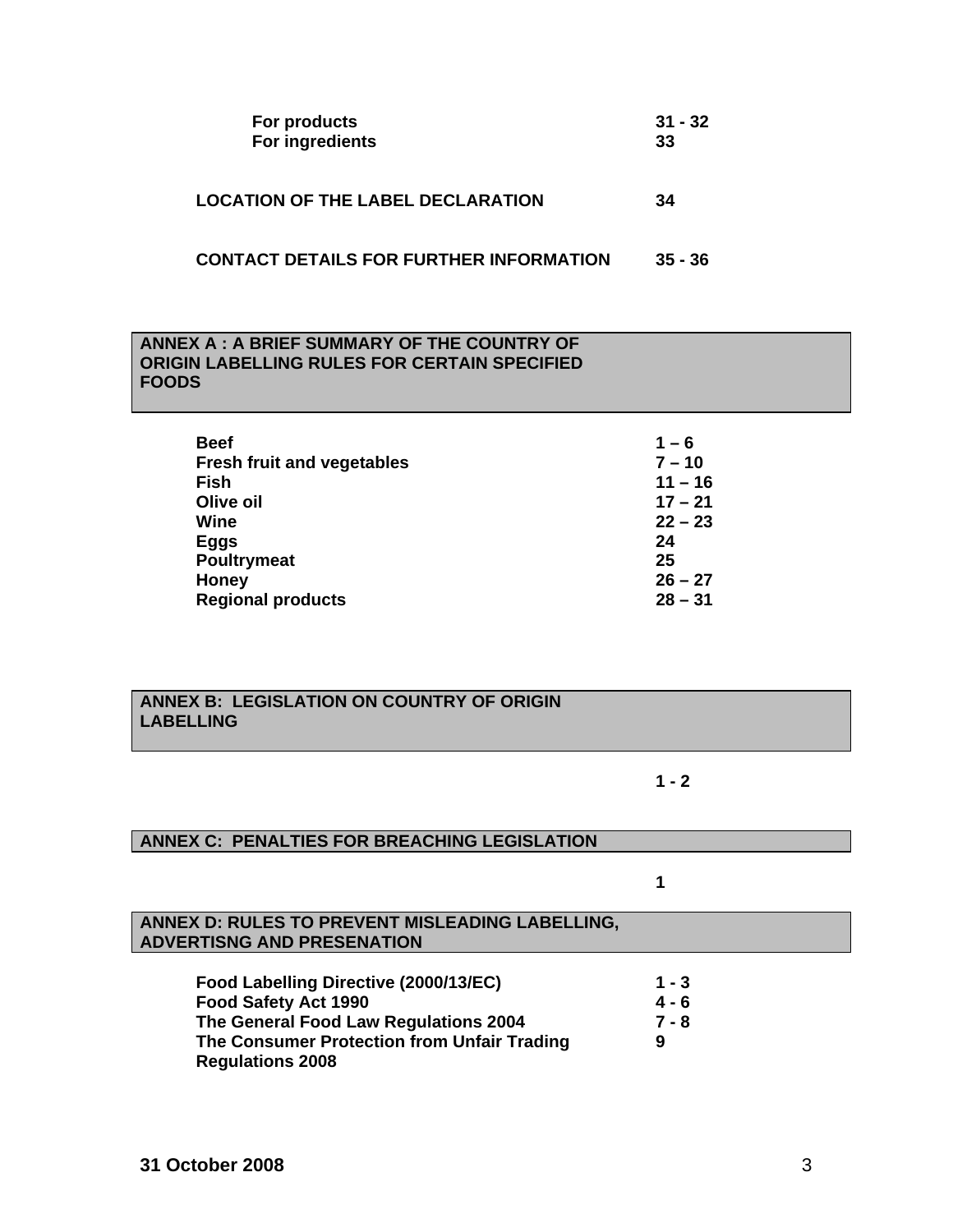# **INTENDED AUDIENCE**

- 1. Our aims in producing this advice are to help:
	- Explain legislation applicable to origin labelling and provide advice on how to comply with legislation.
	- In particular to help prevent labelling practices which may mislead consumers.
	- Additionally to provide voluntary best practice advice on how businesses can make origin labelling more informative for consumers.

# **LEGAL STATUS AND PURPOSE**

- 2. These Guidance Notes have been produced to provide advice on:
	- Part 1 the legislation that applies to origin labelling
	- Part 2 compliance with legislation to avoid misleading labelling; and
	- Part 3 best practice in providing origin information in Part 3.

3. These Guidance Notes should be read in conjunction with the legislation itself. The guidance on legal requirements and examples should not be taken as an authoritative statement or interpretation of the law, as only the courts have this power. The examples in this document are provided for illustration only. It is ultimately the responsibility of individual businesses to ensure their compliance with the law. Compliance with the advice on best practice is **not** required by law.

4. Businesses with specific queries may wish to seek the advice of their local enforcement agency, which will usually be the trading standards / environmental health department of the local authority.

5. The Food Standards Agency is committed to promoting informed choice for consumers through improved food labelling. Consumer research $12$  and the public consultation on this Guidance have shown that country of origin labelling is of interest to consumers.

6. These Guidance Notes were originally issued in 2002 and have been reissued by the Food Standards Agency to take into account the results of a public consultation and an FSA commissioned survey regarding the uptake of the recommendations in the previous Guidance.

<span id="page-3-0"></span> $\overline{a}$ <sup>1</sup> Importance and impact of Country of Origin of Food (MORI), February 2000

<sup>&</sup>lt;sup>2</sup> Confusion Regarding Food Labelling in Britain (MORI), February 2000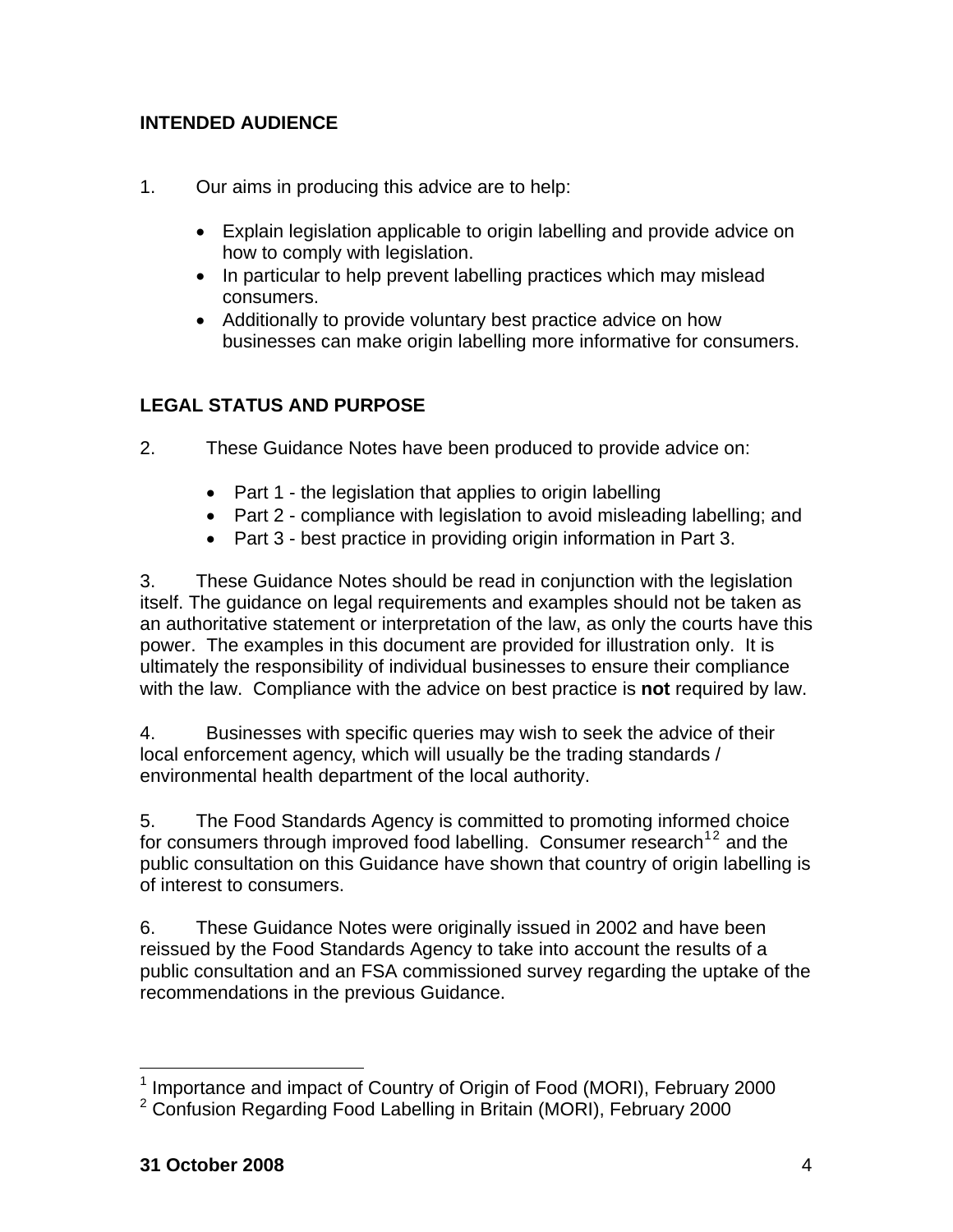# **PART 1 LEGISLATION ON COUNTRY OF ORIGIN LABELLING**

## **INTRODUCTION**

1. This Guidance should be read in conjunction with several other pieces of horizontal legislation that are listed in Annex B. Annex C covers the penalties for breaching this legislation.

2. Misleading labelling, advertising and presentation are prevented by legal provisions that are described briefly in Annex D. Part 2 of this Guidance provides advice on avoiding misleading labelling with respect to origin.

3. There is specific EU commodities legislation that requires country of origin information for beef, veal, fish and shellfish (whether pre-packed or loose), wine, most<sup>[3](#page-4-0)</sup> fresh fruit and vegetables, honey, olive oil, and poultry meat imported from outside the EC. The requirements for these foods are set out in Annex A of the Guidance and are mainly the responsibility of the Department for the Environment, Food and Rural Affairs (Defra).

4. For foods other than those listed above there are general rules in EU labelling legislation which require country of origin labelling in cases where purchasers might otherwise be misled. The Food Labelling Regulations 1996 (as amended) implement this and other important provisions which are given below.

5. Voluntary country of origin labelling may be provided on foods but legislation demands that information must not mislead the consumer.

# **REQUIREMENT TO LABEL WITH ORIGIN IF OTHERWISE MISLEADING**

6. Regulation 5(f) of the Food Labelling Regulations 1996, read with Regulation 4, requires food that is ready for delivery to the ultimate consumer or to a catering establishment to be marked or labelled with:

• "….particulars of the place of origin or provenance of the food if failure to give such particulars might mislead a purchaser to a material degree as to the true origin or provenance of the food"*.* 

7. Regulation 38 of the Food Labelling Regulations 1996 contains a general requirement for such particulars, as with all labelling, to be:

• Easy to understand, clearly legible and indelible;

<span id="page-4-0"></span> $\frac{1}{3}$  (see page 17)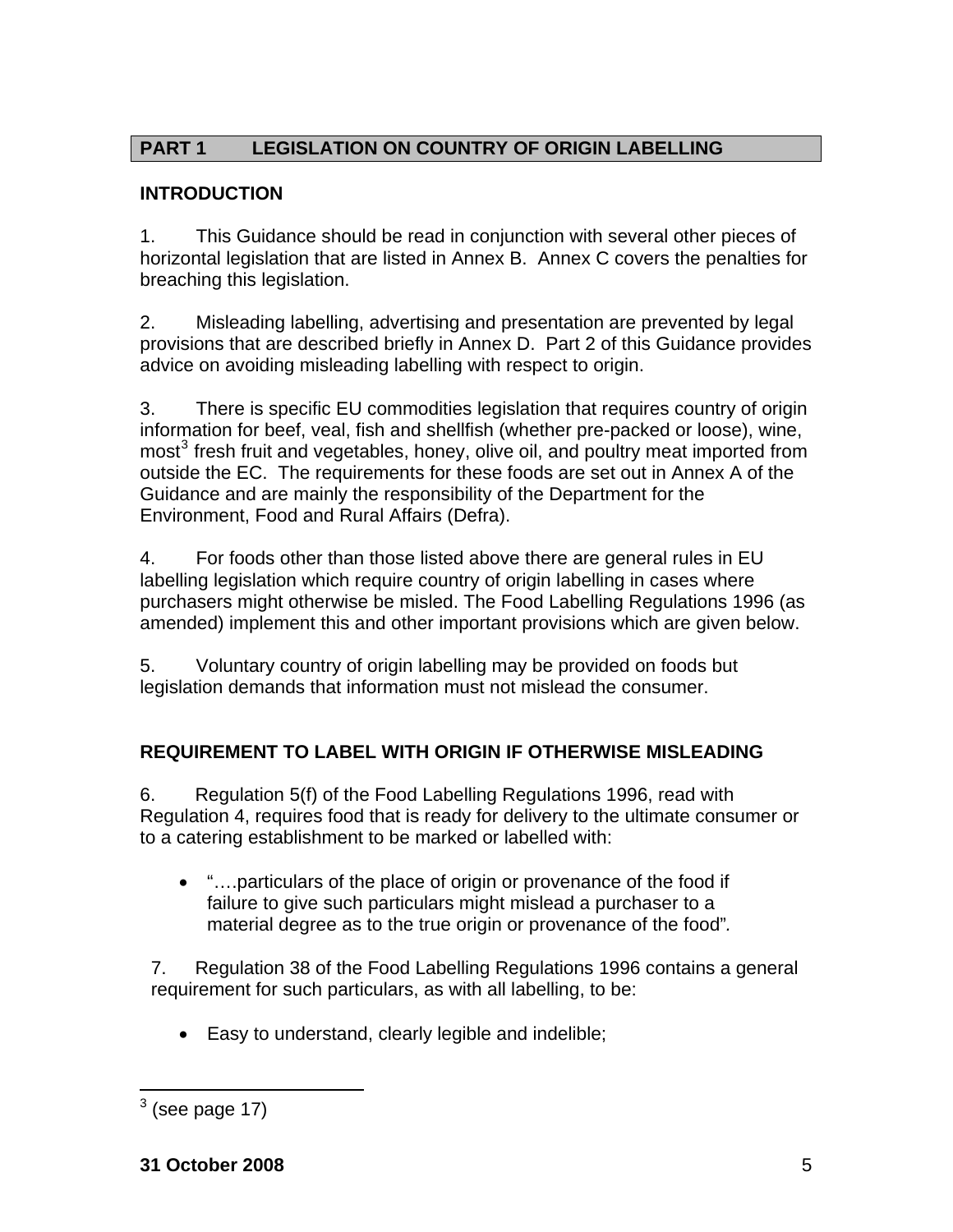- When the food is sold to the ultimate consumer, marked in a conspicuous place in such a way as to be easily visible: and
- These and other particulars required to be given by these Regulations must not be in any way hidden, obscured or interrupted by any other written or pictorial matter.

8. Regulations 23 and 26 of the Food Labelling Regulations 1996 state that certain foods<sup>[4](#page-5-0)</sup> are exempt from the requirement of Regulation 5 (f) described at paragraph 5 above.

# **MEANING OF PLACE OF ORIGIN**

9. There is no statutory definition of "place of origin or provenance" in the Food Labelling Regulations 1996 or of "origin or provenance" in Directive 2000/13/EC. But both in Codex<sup>[5](#page-5-1)</sup> and the World Trade Organisation Rules, the country of origin is deemed to be the place of last substantial change. This is consistent with section 36 of the Trade Descriptions Act 1968 where the approach is that for the purposes of the Act:

• "goods shall be deemed to have been manufactured or produced in the country in which they last underwent a treatment or process resulting in a substantial change".

<span id="page-5-0"></span>10. This is considered to be a reasonable guide for the purposes of the Food Labelling Regulations 1996. It would ultimately be for a court to decide, taking

4 The exempt foods are as follows:

- "food (other than milk Regulation 27) which is not prepacked, or which is prepacked for direct sale, including such foods sold at catering establishments;
- white bread and flour confectionery ( in certain circumstances as set out in Regulation 23(3) (b) );
- individually wrapped fancy confectionery products not enclosed in any further packaging and which are intended for sale as single items;
- carcasses and parts of carcasses that are not intended for sale in one piece;
- any prepacked food (other than milk) contained in an indelibly marked glass bottle intended for re-use which has no label, ring or collar;
- any prepacked food contained in packaging where the largest surface area of such packaging is less than 10 square centimetres; and
- any prepacked food sold or supplied as an individual portion which is intended as a minor accompaniment to another food or service."

<span id="page-5-1"></span> $5$  A FAO/WHO body responsible for setting international standards for food trade.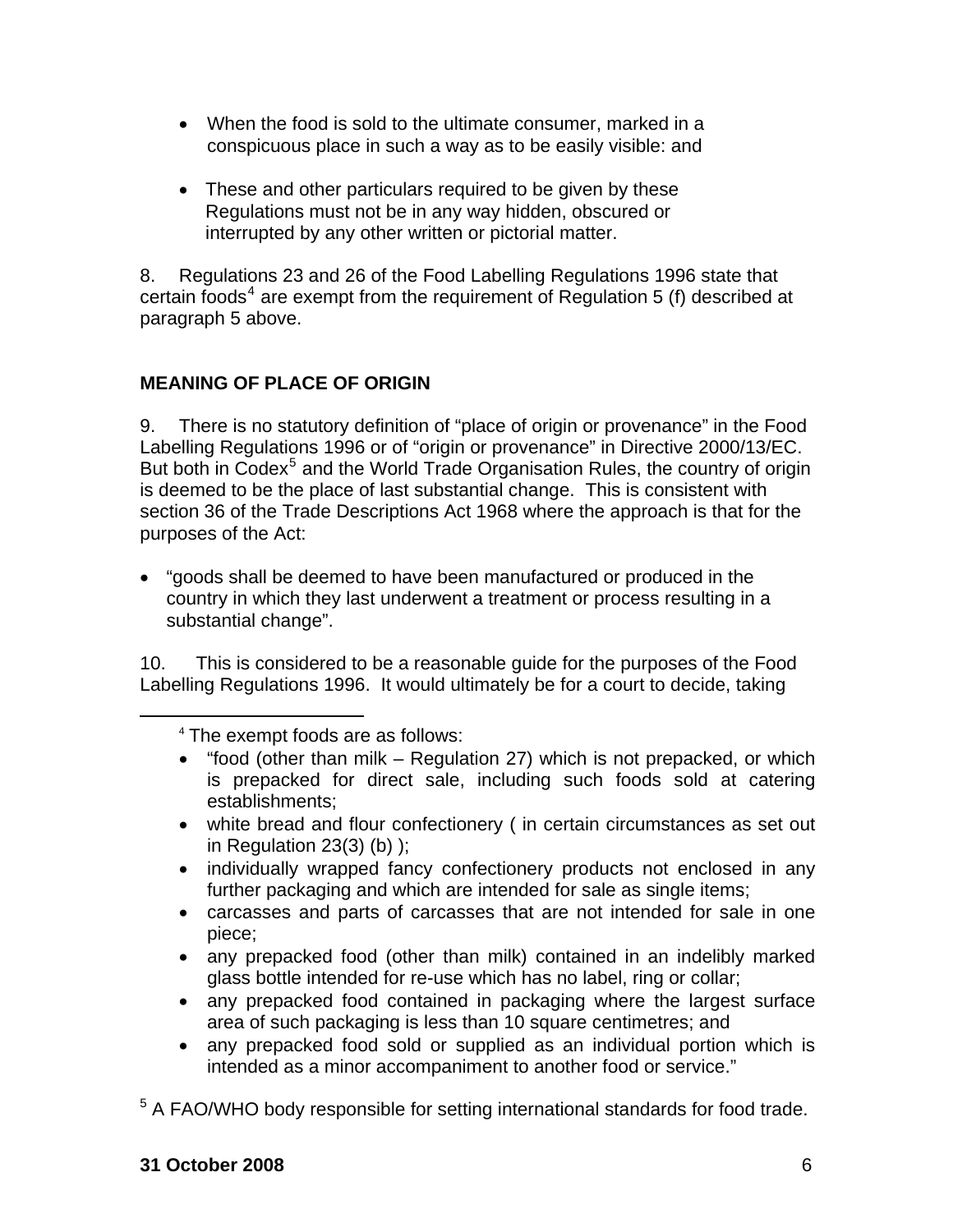account of an ordinary person's perception of the circumstances surrounding the individual case, whether any particular country or place specified is indeed where the last *substantial* change took place.

## **PART 2 COMPLIANCE WITH LEGISLATION: AVOIDING MISLEADING ORIGIN LABELLING**

11. This section of the Guidance sets out to show how best to avoid misleading origin labelling which might be considered to be a breach of legislation (The Food Labelling Regulations 1996 and other legislation set out in Annex D) and gives specific examples to help illustrate problems that can arise.

12. The **true place of origin of a food should always be given if the label as a whole would otherwise imply that the food comes from, or has been made in, a different place or area.** Consumers are, however, unlikely to expect products such as Madras curry to come from Madras in the absence of other information on the label suggesting that they come from this particular place.

13. Where the label carries other information that may **imply** origin, the actual country of origin declaration should be sufficiently **prominent, precise and compelling** to correct any potentially misleading impression.

14. The sorts of information (other than written declarations or descriptions such as "Made in the UK" or "British") that could lead consumers to attribute a particular place of origin to a food include:

- use of country or place **names** in the name of the food or in its trade name, brand name or fancy name;
- **written or illustrative information** including maps, flags, emblems (e.g. a shamrock), choice of colour (e.g. the colours of a country's national flag), references to persons associated with a particular place (e.g. "Uncle Sam") and famous landmarks (e.g. the Eiffel Tower).

15. Concerning what processes result in a **substantial change**, we suggest that for example, the transformation of pork into bacon, ham, sausages or pies should be regarded as a **treatment or process** resulting in a substantial change, while the simple slicing, cutting, mincing and/or packing of meat does not amount to such a change.

16 For some products the name of a country or place is used to describe their origin as part of the name of the food, for example "British Steak Pie" or "French Beef Bourguignon", thereby, forming an origin declaration. If the **place that is declared as the of origin of the food** (according to the principle of last substantial change) is **not the same as the place of origin of its primary ingredients**, in order not to be misleading it may be necessary to provide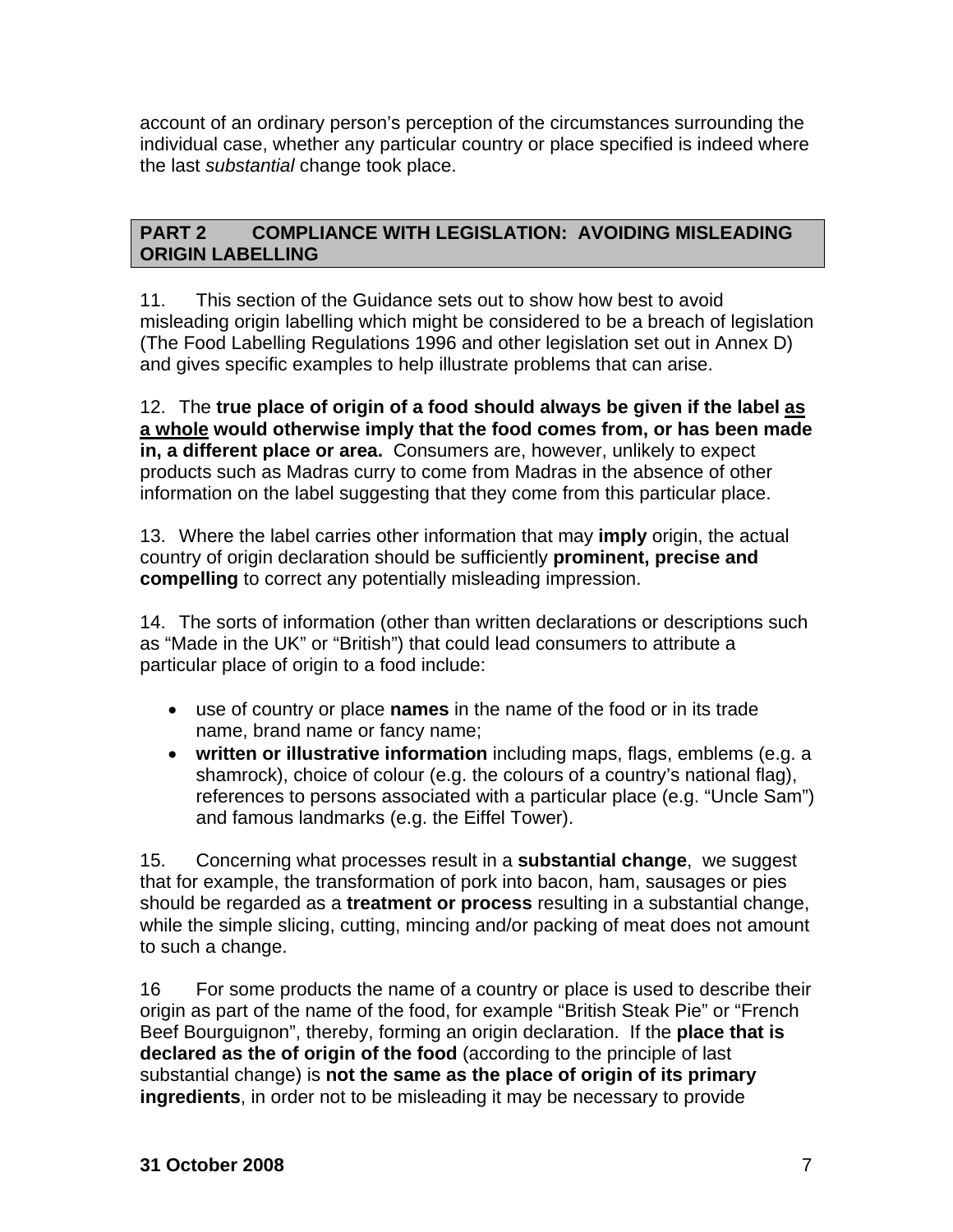information on the origin of those ingredients. It is recommended that for example:

• Pork sausages made in Britain using pork from countries outside the UK are not described as "British pork sausages". Instead they could bear the name "Pork Sausages" and if helpful, a further declaration could be made as described –

"Made in Britain from pork imported from Denmark or Belgium (i.e. more than one country)"; or

"Made in Britain from Dutch pork"

• Salmon smoked in Scotland but made from Norwegian salmon is not described as "Scottish smoked salmon" but is described as - "Norwegian salmon smoked in Scotland", or

"imported salmon smoked in Scotland".

Other **terms** that could similarly be used are "Baked in …", "Pressed in …", "Packed in …", "Sliced and packed in …" or "Processed in …".

17. In the case of a product (particularly a recipe dish) that reflects a **culinary dish** of a particular country, an origin declaration may be necessary to clarify where the product was made. This may apply in the cases of product ranges such as "British Classics", "Indian", "Thai" or "Chinese", or when the name of the food is in a foreign language. For example:

- For a lasagne that is produced in Germany and marketed in an "Italian" range, or with indications of origin such as Italian flag colours, a declaration such as "Produced in Germany" should be provided. If the product contains pasta from Italy, then this could also be declared.
- For onion bhajis that are described as "Indian snacks made with spiced fresh onions", if they are produced in the UK then a declaration of UK origin should be made.

18 **Identification marks** on food products indicating the country of processing and a code number that relates to the approved establishment in order to meet the requirements of European hygiene legislation<sup>[6](#page-7-0)</sup> are not in themselves intended to give an indication of place of origin. **Care should be taken to ensure** that identification marks, in general do not, by reason of their size, prominence or position, contribute to a misleading impression of the origin of the food.<sup> $7$ </sup>

19. **Assurance and organic scheme logos** are used to indicate that food has been produced to specified standards, though some, like the Assured Food Standards "Red Tractor" logo, may be thought by consumers to incorporate

<span id="page-7-0"></span> 6 Regulation (EC) No. 853/2004

<span id="page-7-1"></span> $7$  This paragraph does not apply to Lot Marks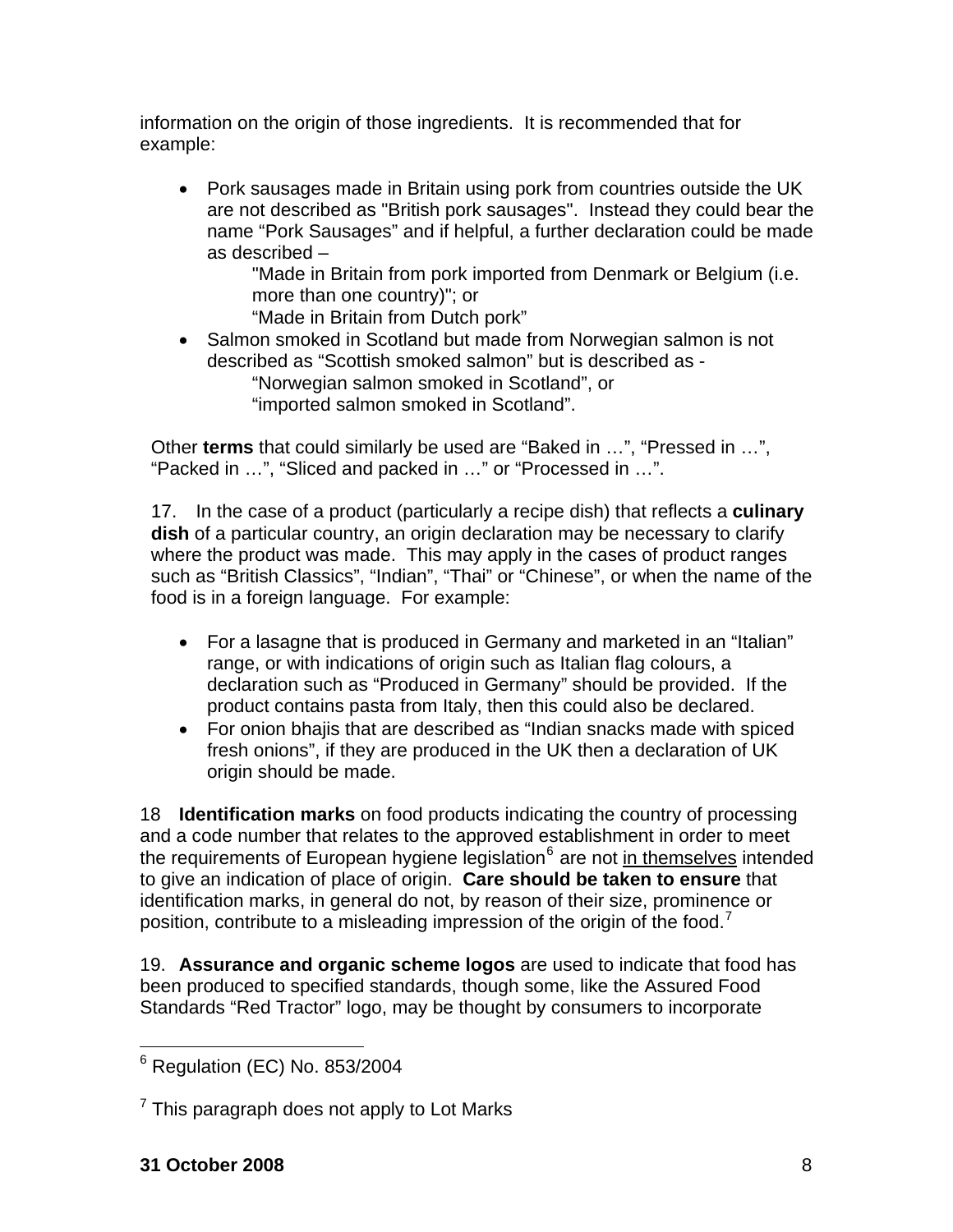indications of origin. Where the logo may be **interpreted** to imply origin, it is important that it is accompanied by a clear and equally prominent origin declaration. The Agency also produces Guidance on assurance schemes.<sup>[8](#page-8-0)</sup>

20. The **name and address of the manufacturer or packer or seller** in the EC is a mandatory labelling requirement under EU rules. This information should not be provided in a way that incorrectly **implies** origin.

21. Where food is presented with **tickets, shelf markers or promotional displays that indicate origin**, care should be taken to ensure that the origin claims are clearly worded, and that only those products to which the claim applies are presented or associated with the origin indications.

22. To declare the place of origin of a food from Northern Ireland the declaration "Northern Irish" or "UK" could be used*.* 

# **AVOIDING MISLEADING INFORMATION IN CATERING ESTABLISHMENTS**

23. In catering establishments, care should be taken to ensure that the wording of any origin information on menus etc. is **clear and unambiguous**.

—<br>8

<span id="page-8-0"></span>www.food.gov.uk/foodindustry/guidancenotes/labelregsguidance/foodassureguid ance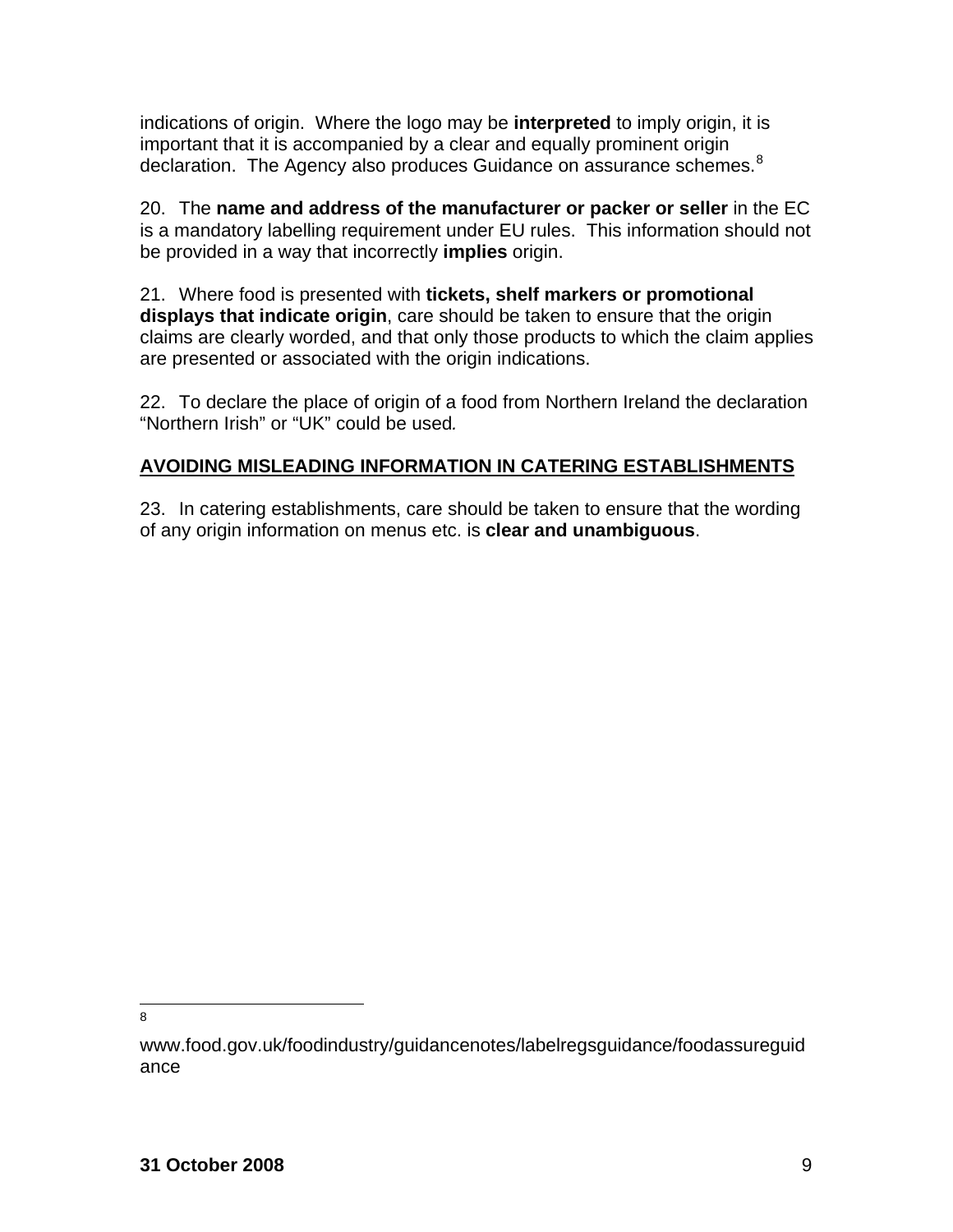# **PART 3 ADVICE ON BEST PRACTICE**

## **INTRODUCTION TO ADVICE**

24. This best practice advice is not mandatory. We have made some suggestions below that businesses may wish to consider in order to provide information that is clear to consumers.

## **PROXIMITY OF FOOD OF DIFFERENT NATIONAL ORIGIN**

25. Display and presentation of products in store that are prepacked and labelled may create confusion if products that are similar in appearance but are of different national origin are arranged in certain ways or with shelf or promotional information, or other off-label information. Retailers may wish to avoid this type of confusion by ensuring that food packs are clearly labelled and that there is no misleading labelling on the display of the food as a whole or on promotional material.

**Retailers may wish to ensure that the different origins of foods are apparent if confusion from proximity of similar foods of different origins could arise. Care should also be taken with accompanying signage or marketing material.** 

## **PRODUCT ORIGIN**

26. Many consumers see the place of origin as an important contributor to a product's identity, particularly for meat. In many cases, especially for primary products, this information is readily available to manufacturers and could be provided if required by consumers.

**We suggest that manufacturers consider providing this information for primary products, particularly meat.** 

27. We suggest that to describe a rabbit pie that is made in the UK from imported rabbit as "Produced in the UK" would not be best practice. We recommend that as a way of ensuring compliance with both the substantial change and the misleading labelling legislation it be described:

"Made in Britain from *imported* rabbit", or "Made in Britain from *French* rabbit", or "Made in Britain from rabbit *sourced from the EU"* (i.e. from a number of different countries from throughout the European Union).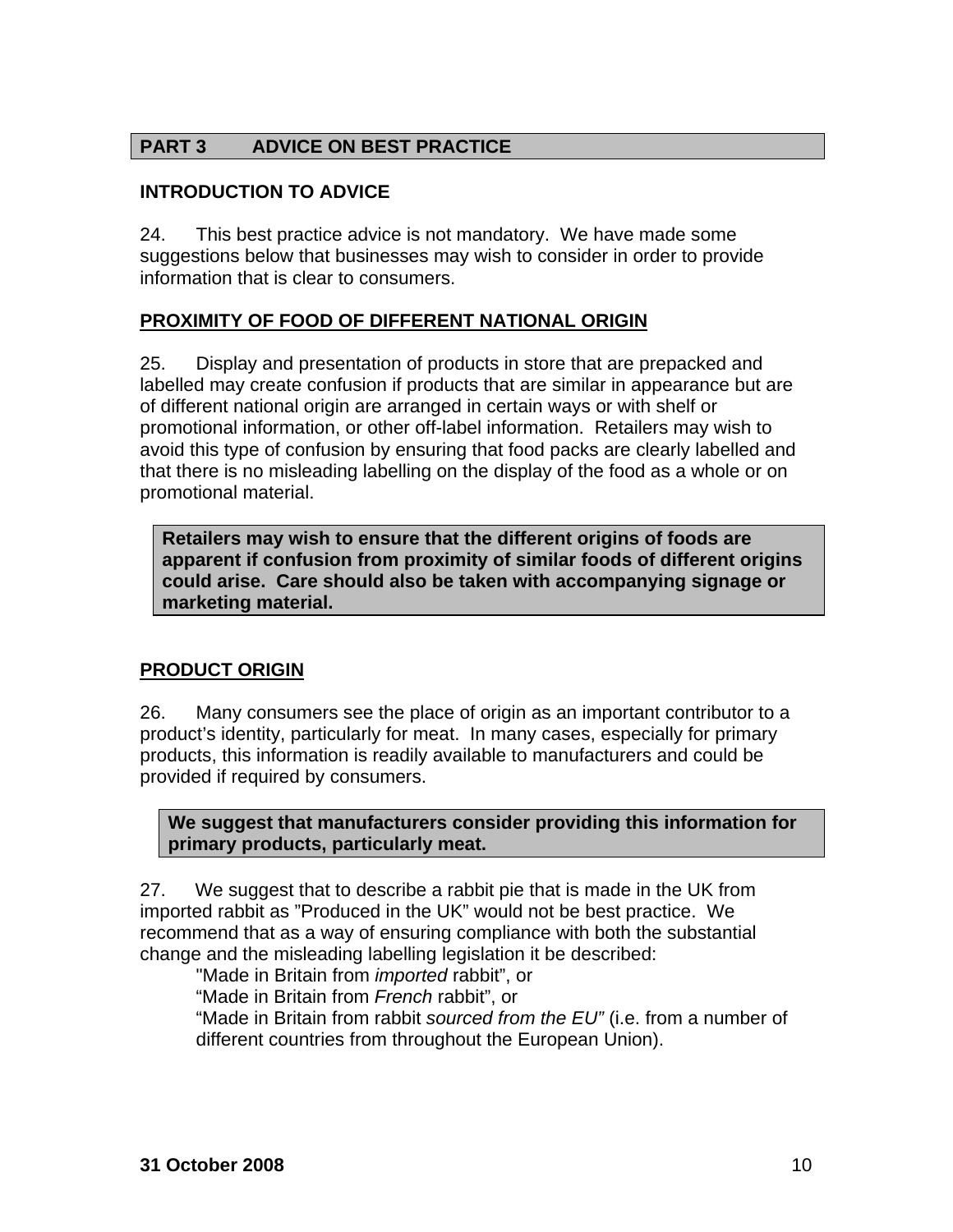**We suggest that in cases where manufacturers describe a product as "Produced in the UK" then the origin of any imported ingredients that characterise the product should be given**.

28. For many consumers, terms like "Produce of…", "Product of…", "Origin…", "British", "Scottish" and "Welsh" etc. imply that the place of processing and the origin of ingredients are the same.

Similarly, foods that are marketed for example as "Great British Classics" should contain predominantly ingredients from the UK.

The only exception would be for products, like chocolate, where it is obvious to the consumer that certain ingredients (in this case, cocoa beans) cannot come from the country in question.

**We suggest that such national terms only be used where ingredients that characterise the product come from the identified country and all of the main production/manufacturing processes associated with the food occur within that place or country.** 

29. Origin labelling of meat introduces an additional complication because livestock may be born, reared and slaughtered in different countries. Beef and veal are already subject to detailed rules (which are described in Annex A). Consumers expect other meat labelled "Produce of…", "Product of…", "Produced in …", "Origin:…", "British", "Scottish", "Danish" etc. to come from animals that have been **born, reared and slaughtered** in those countries and we consider this to be good practice to label accordingly.

**Whether or not the food benefits from a geographical name registered under Regulation (EC) No 2081/92, origin labels for meat other than beef and veal (which are already subject to detailed rules): could use the following criteria:** 

- **single country origin declarations should only be given where animals have been born, reared and slaughtered in the same country;**
- **otherwise, information on each of the countries of birth, rearing and slaughter could be given.**

### **ORIGIN OF INGREDIENTS**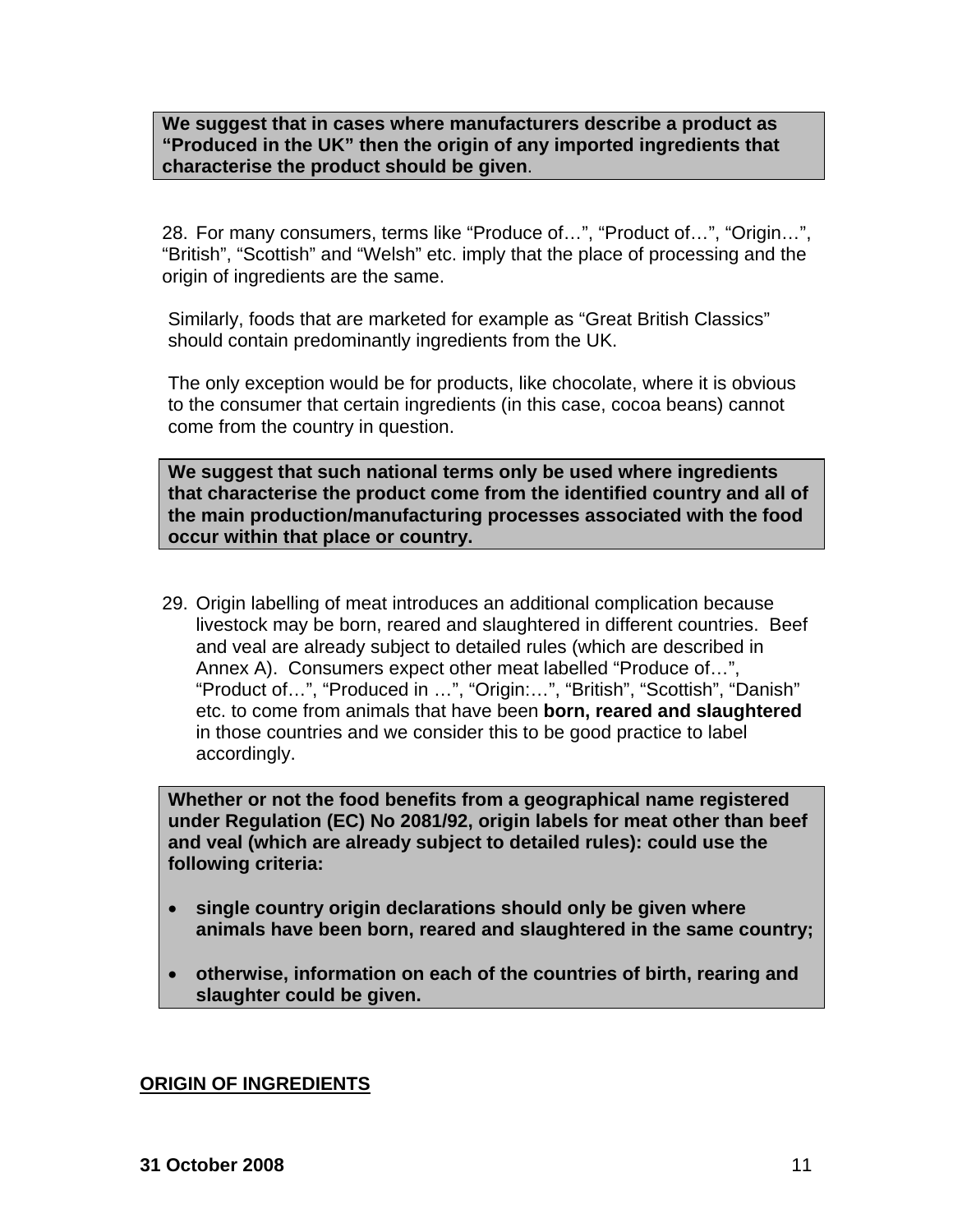30. It is clear that many consumers want more information on the origin of meat ingredients in meat products, and in the Agency's consumer research the ingredients in dairy produce also score highly in this respect. The law requires an origin declaration on fresh beef but not on the same product when it has been seasoned. Providing information on the origin of all ingredients in all products would be disproportionately burdensome for industry, and would risk overloading the label with information that is not seen as important by consumers.

**We suggest declaring country of origin information for principal meat ingredients in meat products and for principal dairy ingredients in dairy products.** 

## **FORM OF THE DECLARATION**

#### **For products:**

31. For most purposes, the origin declaration will take the form of a reference to a country ("United Kingdom", "UK", "England", "Scotland", "Wales", "Northern Ireland" etc.). Manufacturers may want to refer to a geographical area that is smaller than a country ("Somerset"). This can give additional valuable information.

**We suggest that where consumers may not recognise the name of the geographical area being used, there could be an additional country of origin declaration.** 

32. Under Regulation 5 of the Food Labelling Regulations 1996 there is a requirement to indicate the name of the manufacturer, packer or seller established within the EU. This has the consequence that the indication "Packed in X" when used alone without any other indication of origin, can imply origin and so risk being misleading. It may usefully be accompanied by the voluntary statement "Produced in Y" if it is the case that it is produced in a different country to that in which it is packed. If the product is produced in the same country as it is packed, then the "Packed in X" indication would not be misleading when used alone.

**We suggest that if a product carries the indication "Packed in X", it should be accompanied by the statement "Produced in Y" if it is the case that it is produced in a different country to that in which it is packed.** 

#### **For ingredients:**

33 Declarations referring to a single country will be most helpful to consumers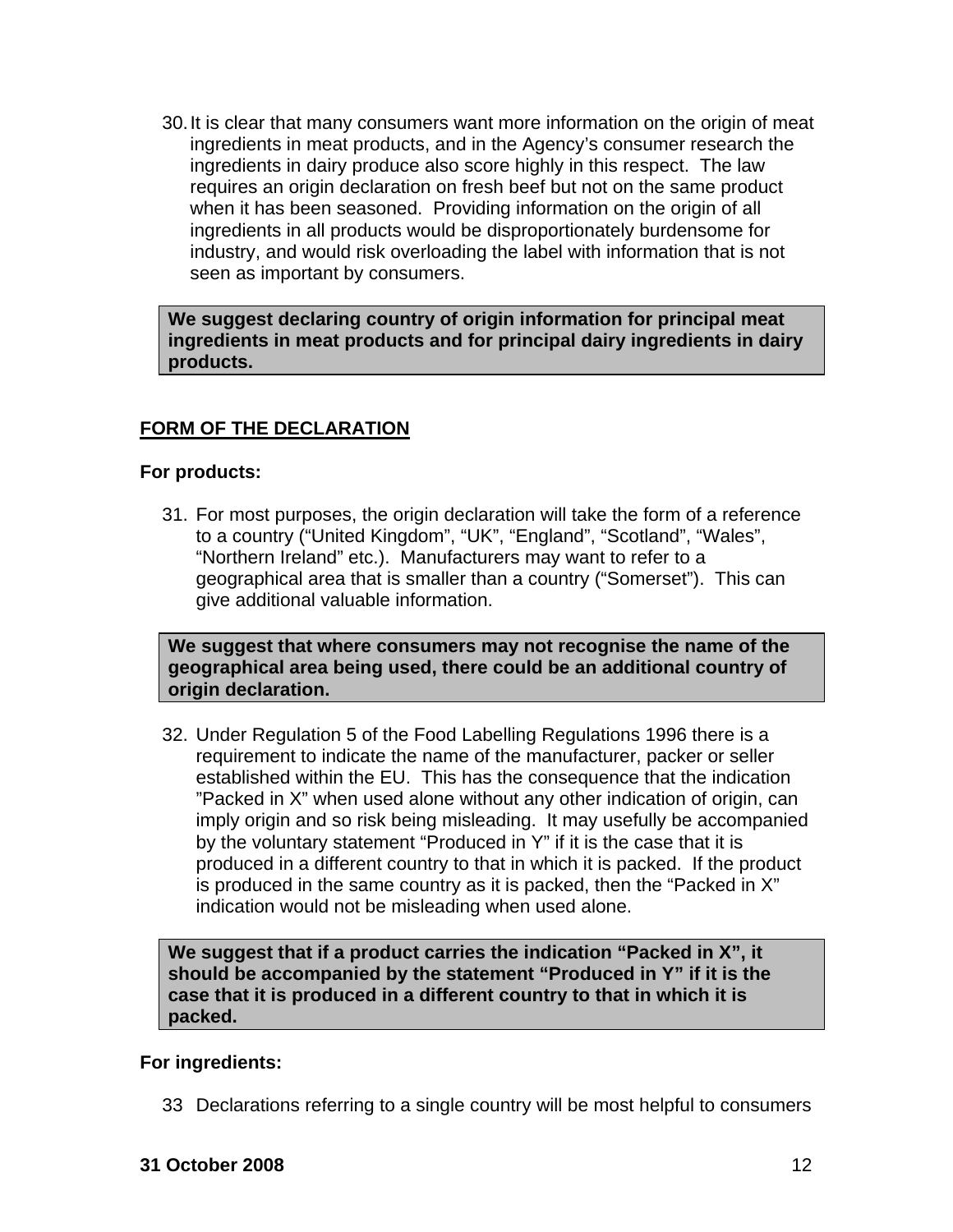but this may not always be possible due to the mixing of raw materials and flexible sourcing policies.

**We suggest that where it is not possible to refer to a single country, the information given should be as specific as possible. For example, lists of alternative supplier countries or groups of countries recognisable to consumers (such as "the EU") are more helpful than terms like "product of more than one country" or "origin will vary" etc. However, even phrases like "origin will vary" are more helpful than no information at all. Where they are used, however, we would encourage industry to provide additional information on web-sites or in-store.** 

# **LOCATION OF THE LABEL DECLARATION**

34. It is most helpful to consumers if product origin and ingredient origin information, when both are given, appear in close proximity to one another on the label.

**We suggest placing this information in the same field of vision e.g. "English Steak and Ale Pie" "Made with British beef".**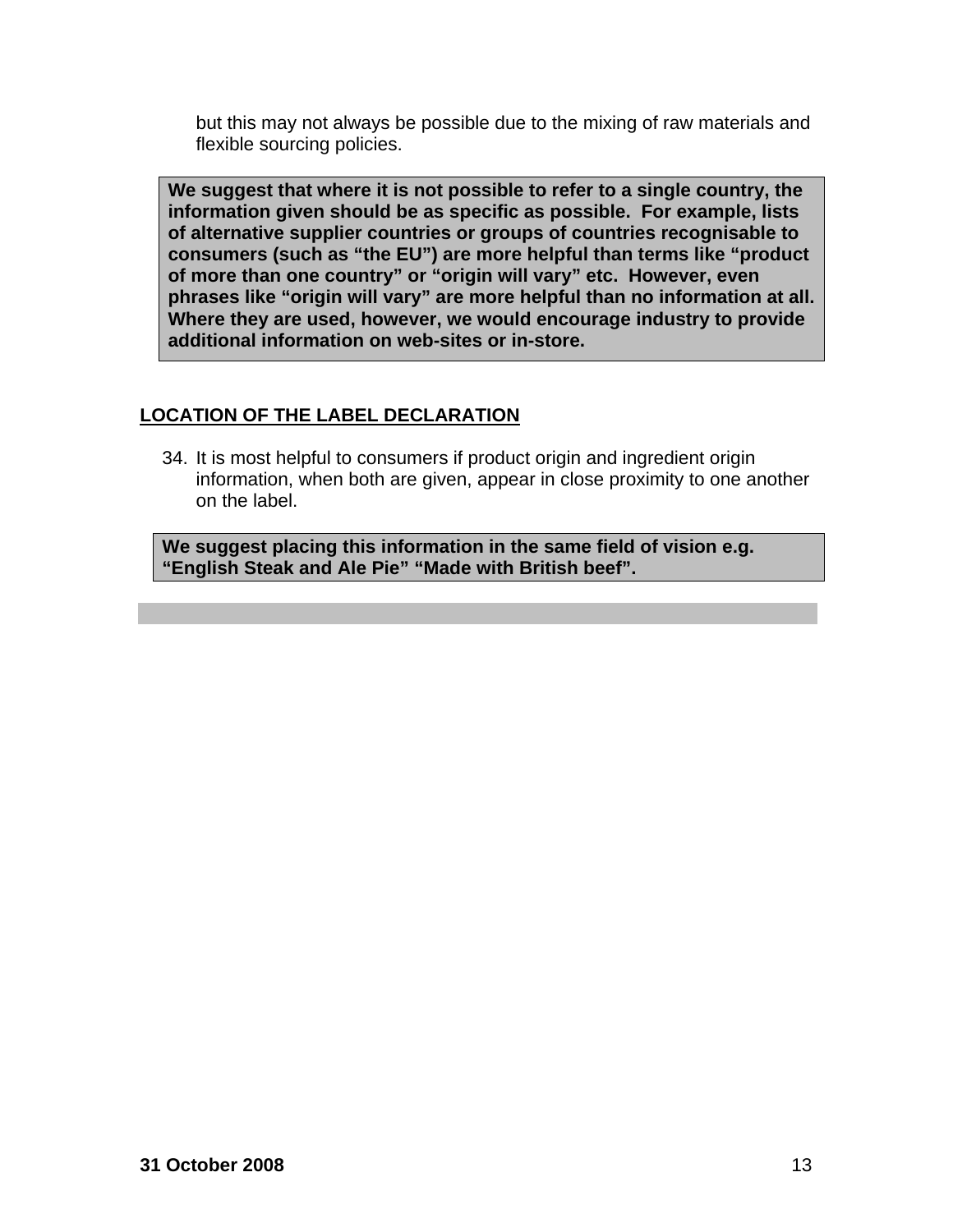#### **CONTACT DETAILS FOR FURTHER INFORMATION**

35. The address for all correspondence relating to the issues set out in this guidance is:

Food Labelling and Marketing Terms Branch Food Labelling, Standards and Allergy Division – Room 6C Food Standards Agency Aviation House 125 Kingsway London WC2B 6NH

Tel: 020 7276 8147 Fax: 020 7276 8193 E-mail: labelling@foodstandards.gsi.gov.uk

36. For further information on the legislation in the devolved administrations, please contact:

In Wales:

Food Standards Agency Wales 10th Floor, Southgate House Wood Street **Cardiff** CF10 1EW

Tel: 029 2067 8911 Fax: 029 2067 8918/8919 E-mail: wales@foodstandards.gsi.gov.uk

In Scotland:

Food Standards Agency Scotland St Magnus House  $6<sup>th</sup>$  Floor 25 Guild Street Aberdeen AB11 6NJ

Tel: 01224 285165 Fax: 01224 285168 E-mail: scotland@foodstandards.gsi.gov.uk

In Northern Ireland: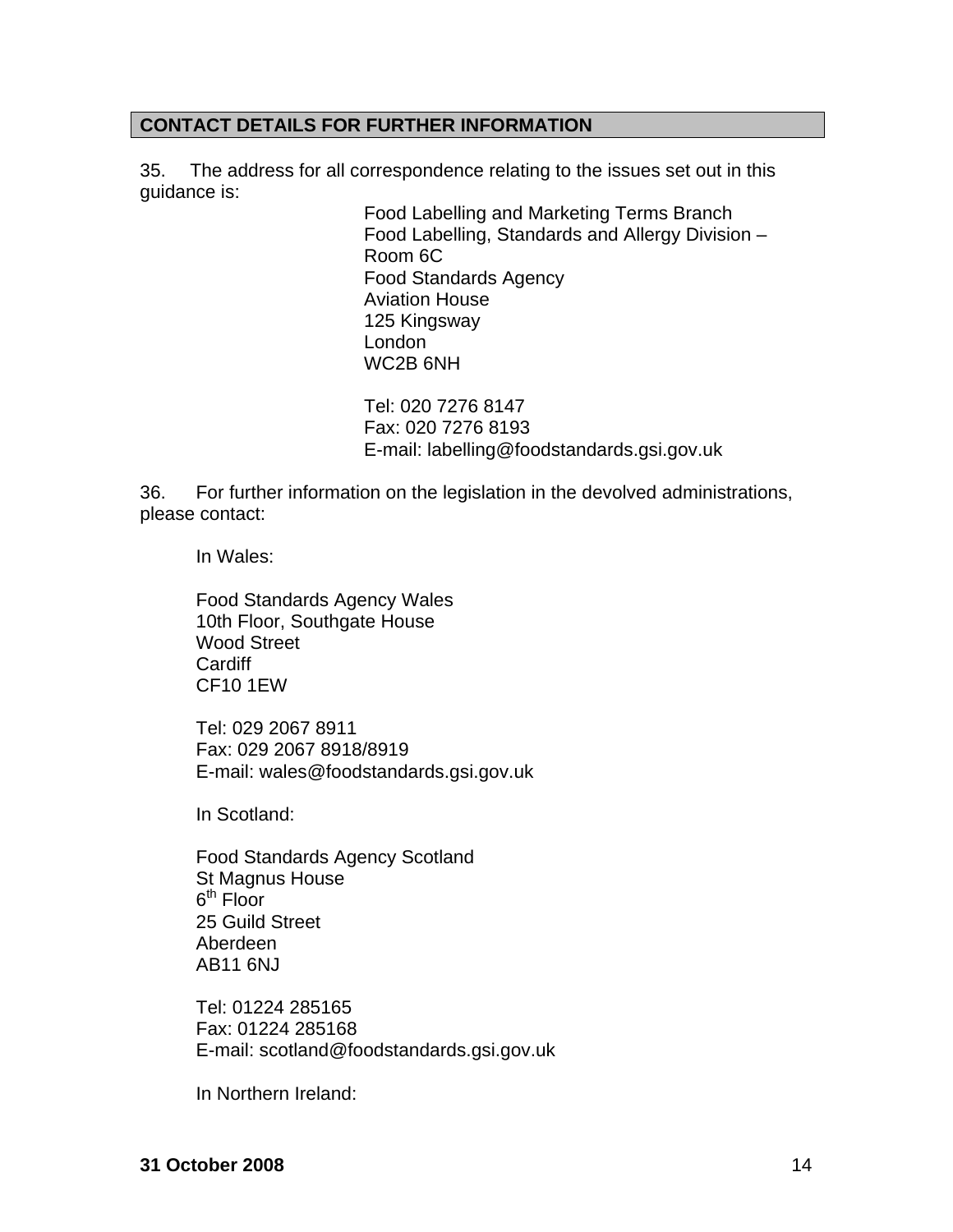Local Authority Unit Food Standards Agency Northern Ireland 10C Clarendon Road Belfast BT1 3BG

Tel: 028 9041 7742 Fax: 028 9041 7726 E-mail: [infofsani@foodstandards.gsi.gov.uk](mailto:infofsani@foodstandards.gsi.gov.uk)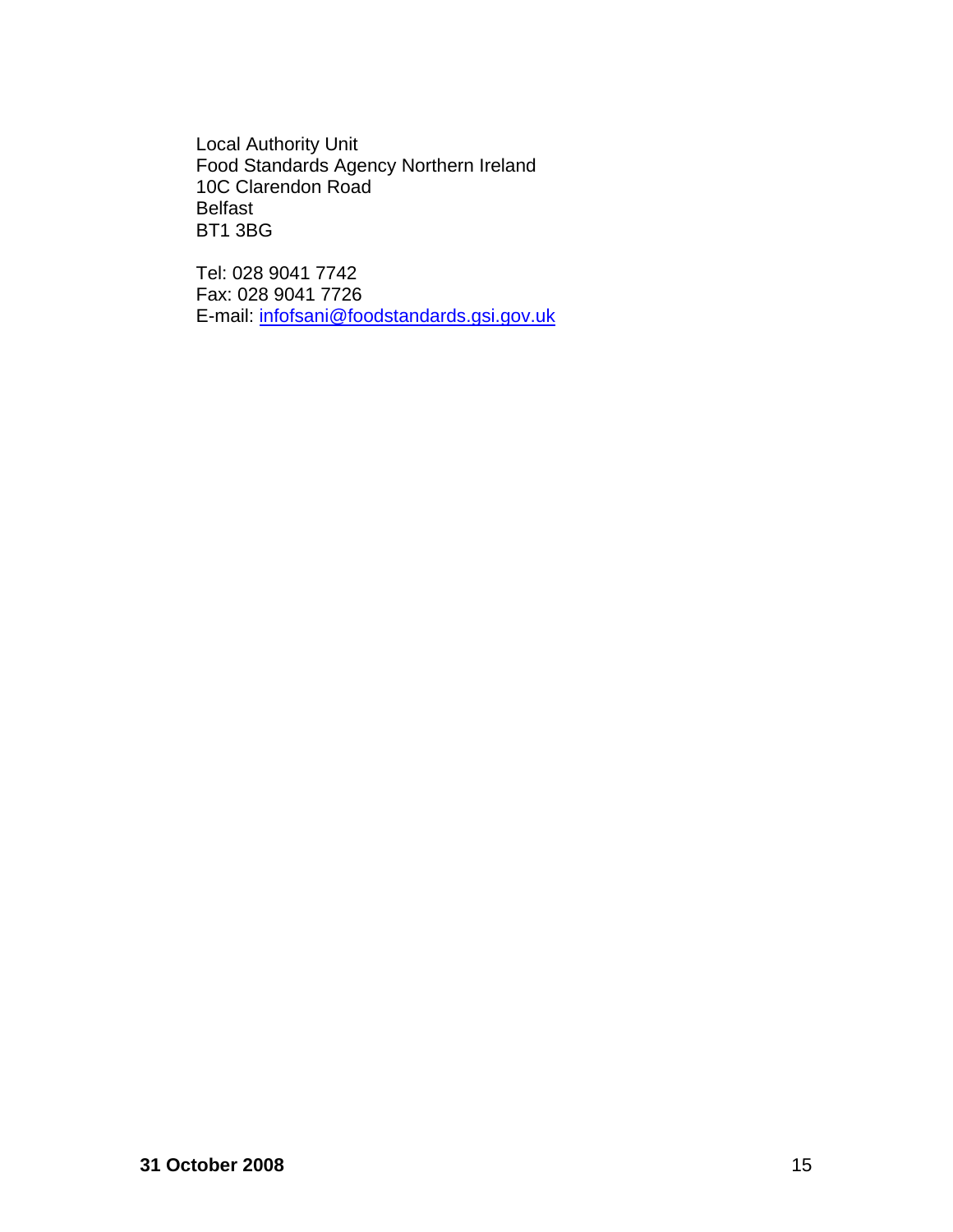#### **ANNEX A**

#### **A BRIEF SUMMARY OF THE COUNTRY OF ORIGIN LABELLING RULES FOR CERTAIN SPECIFIED FOODS**

#### **Beef**

**NB: With effect from 30 April 2008 the Rural Payments Agency (RPA) has taken over responsibility for the day-to-day running of the voluntary Beef Labelling Scheme and the compulsory system for England, and it became the overall UK lead on policy management of the system in place of the Department for Environment, Food and Rural Affairs (Defra). Defra retains overall policy responsibility for the Beef Labelling Regulations and any action taken in respect of them by the EU Commission. Implementation of new rules will be carried out by the RPA.** 

- 1. Origin labelling for fresh, chilled and frozen beef and veal is governed by Regulations (EC) No 1760/2000 and (EC) No 1825/2000. Processed beef (e.g. roast beef and corned beef) and products containing beef (e.g. pies, sausages and burgers) are not covered by these rules.
- 2. Compulsory labelling rules apply to all fresh, chilled and frozen beef and veal, including mince. These rules require all of the following indications to be shown on the label. (Where beef is sold loose at retail level, the approval numbers of the slaughterhouse and cutting plant(s) do not need to be shown):
	- A reference number or code linking the meat to the animal or group of animals it came from;
	- The member state or non EC country of birth;
	- The member state or non EC country of rearing;
	- The member state or non EC country of slaughter;
	- The member state or non EC country of cutting; and
	- The approval numbers of the slaughterhouse and cutting plant(s).

Where beef is sold loose at retail level, the approval numbers of the slaughterhouse and cutting plant(s) do not need to be shown.

3. Where meat is derived from animals born, reared and slaughtered in the same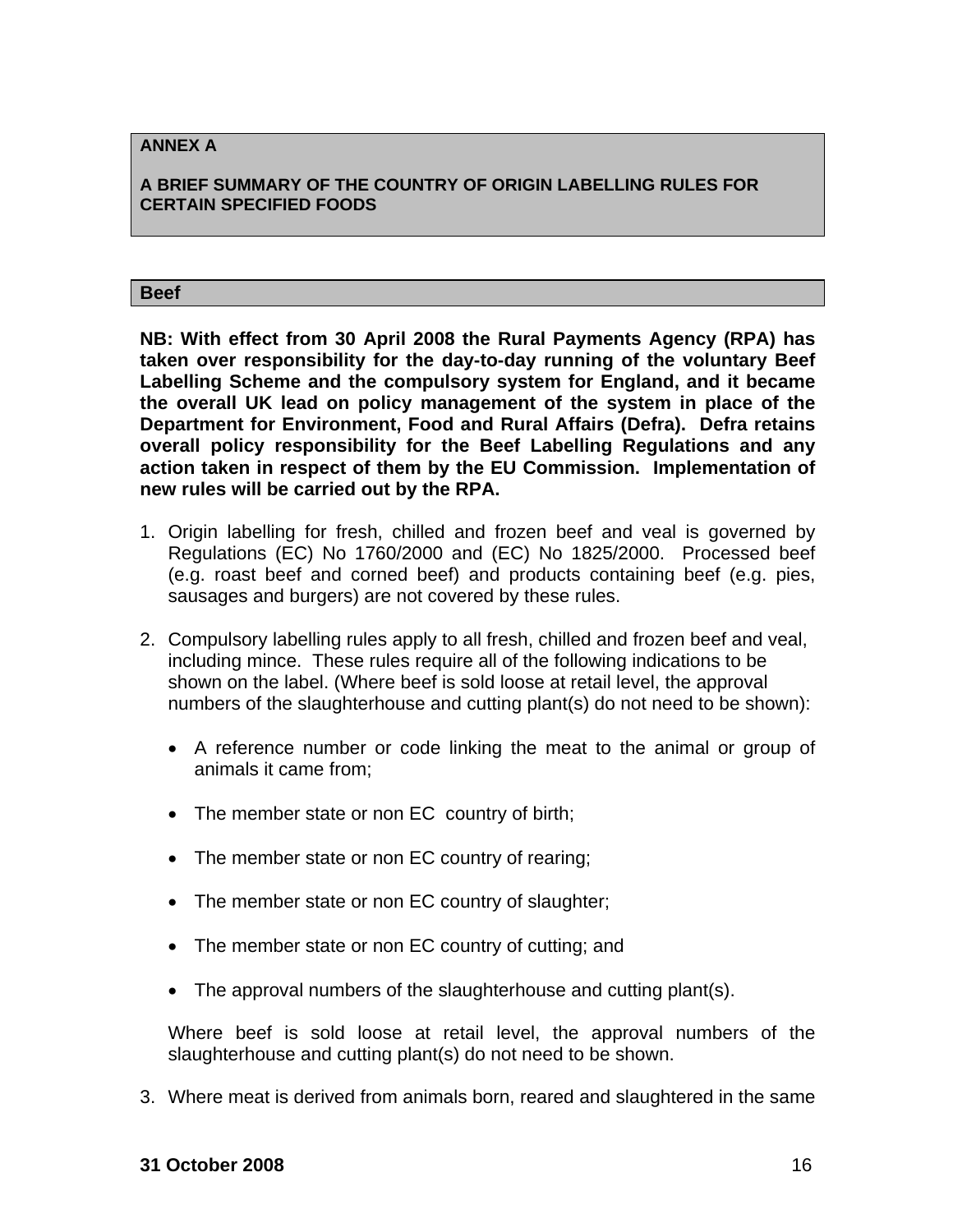country, the separate labelling indications on birth, rearing and slaughter may instead be shown as "Origin: [name of country]".

- 4. Where all the compulsory information is not available for non EC country meat, the minimum indications "Origin: Non-EC" and "Slaughtered in: [non EC country]" must be shown on the label, along with a reference number or code when the beef is cut or repackaged after import.
- 5. The arrangements for mince are slightly different because it is generally derived from meat coming from a number of sources. Mince must be labelled with:
	- A reference number or code linking the mince to the animal or group of animals it came from, or to batches of meat used for mincing;
	- The country where the mincing took place;
	- All the countries where the animal or group of animals lived from birth to slaughter (if different from the country of mincing) or, if all those countries are outside the EC, "Origin: Non-EC";
	- The country of slaughter.
- 6. Additionally, compulsory labelling for meat of bovine animals aged 12 months or less requires the age of the animal at slaughter and also the relevant sales description for the UK, 'veal' or 'beef' to be shown depending on the animal's age.
- 7. Operators are required to obtain prior approval for any additional labelling information they may wish to give about the origin, method of production or characteristics of the beef or animal.

### **Eggs**

8. Council Regulation 1028/2006 (implemented by EC/557/07) requires egg packs to give an indication of country of origin only when the eggs have been imported from a third country. Eggs sold to or through retail and catering outlets must bear a producer code.

### **Fish**

9. Specific origin labelling requirements for fish sold at retail in certain presentations (i.e. live, fresh, chilled or frozen fish, fresh, chilled or frozen fish fillets and other fish meat; smoked, dried, salted or brined fish; crustaceans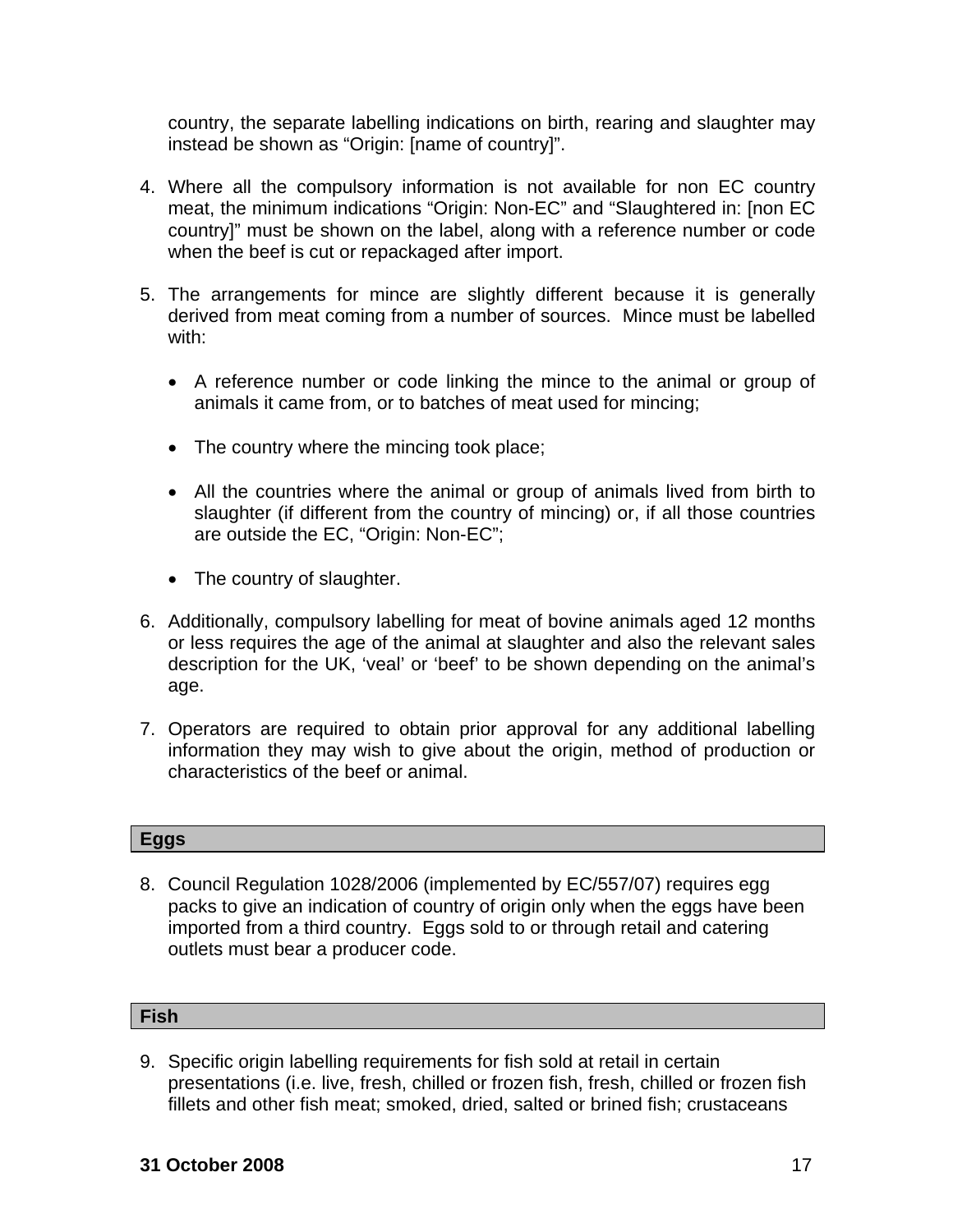and molluscs) are set out in Regulations (EC) 104/2000 and 2065/2001. Processed fish products are excluded. Detailed guidance on the application of these rules is available on the Agency's web-site (www.food.gov.uk).

- 10. Briefly, for products caught at sea, the origin must be indicated by reference to one of twelve catch areas:
	- North-West Atlantic  **Baltic Sea**
	-
	- Central-Western Atlantic Black Sea
	- Central Eastern Atlantic Indian Ocean
	- South-West Atlantic Pacific Ocean
	- South-East Atlantic  **Antarctic**
- - North-East Atlantic **•** Mediterranean Sea
		-
		-
		-
		-
- 11. For products caught in freshwater, the origin must be indicated by reference to the member state or third country of origin.
- 12. For farmed products, the origin must be indicated by reference to the member state or third country in which the product undergoes final development.
- 13. A more precise catch area may be indicated.
- 14. These requirements do not apply to small quantities of fish sold directly to consumers either by fishermen or by aquaculture producers; the term "small quantity" is taken to mean sales not exceeding 20 Euros.

## **Fresh fruit and vegetables[9](#page-17-0)**

- 15. Most fresh fruit and vegetables are covered by Community Marketing rules which require the labelling of the Country of origin at all points in the distribution chain. (Council Regulation (EC) 2200/96 and Commission regulation (EC) 1580/2007.)
- 16. The ten products have their own Specific Marketing Standards: apples, table grapes, kiwifruit, lemons, mandarins (and hybrids), oranges, peaches and nectarines, strawberries, Sweet peppers, tomatoes and lettuce, (including endives and Batavia) Most other fruit and vegetables are covered by a General Marketing Standard. (For the exceptions, see Council Regulation (EC)No.1234/2007 Part IX or contact the Horticultural Marketing Inspectorate.)
- 17. There are certain exemptions to the application of the Specific Marketing Standards, including:

<span id="page-17-0"></span> 9 Paragraphs 15-18 revised August 2009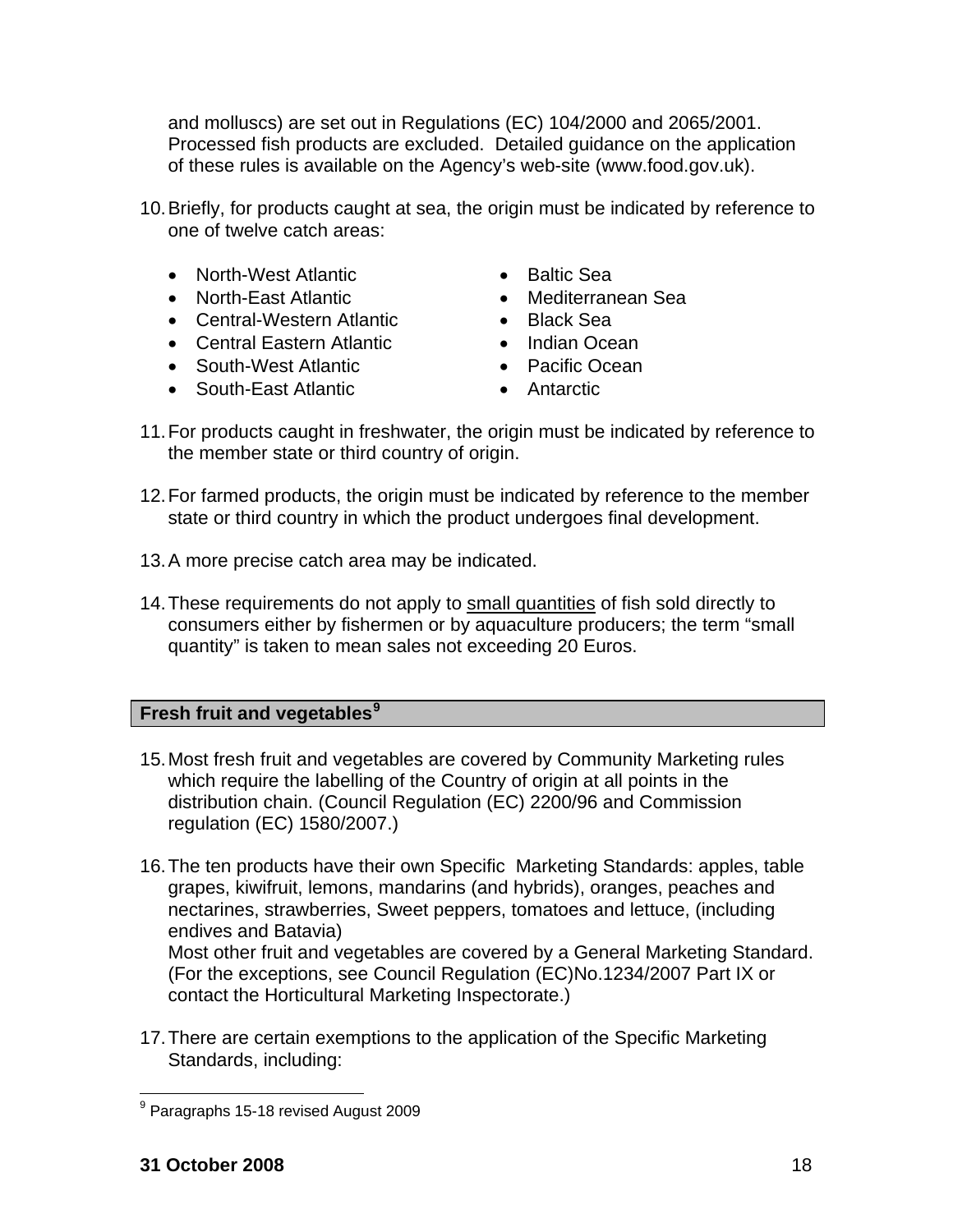- products sold or delivered or transported by the grower to preparation and packaging stations or storage facilities,
- products sold direct to the consumer by the grower at the farm gate (i.e. in farm shops) or at farmers markets;
- produce destined for industrial processing and labelled accordingly.
- 18. Further information on Community Marketing Rules is available via the Rural Payments Agency website: <http://www.rpa.gov.uk/hmi/marketingstandards>

#### **Honey**

- 19. The Honey Regulations 2003 require labelling of the country or countries of origin. This will be the country or countries in which the honey was harvested. Where the honey is a blend of honeys from more than one country, then as an alternative to listing the various countries of origin (e.g. "A blend of German and French honeys"), one of the following statements may be used, as appropriate:
	- "A blend of EC honeys";
	- "A blend of non-EC honeys";
	- "A blend of EC and non-EC honeys".
- 20. The Regulations (and the Directive) do not define "country". The Agency takes "country" to mean the UK (i.e. the Member State) or the individual country (e.g. "England", "Scotland", or "Wales" etc.) where the honey was harvested. Similarly, the Regulations do not lay down a precise form of words that must be used for declaring the individual country (or countries) of origin of honey. So, statements such as "Produce of England", "UK honey" or "Made from honey harvested in the UK", or similar forms of words provided they are not misleading, would all be acceptable.
- 21. It is not enough to simply provide a manufacturers address on the label as this is not sufficient as a declaration of country of origin.

### **Olive oil**

- 22. Optional provisions for designating the origin of Olive Oil can be found in Regulation (EC) No 1019/2002, as amended by (EC) No 632/2008. Only "extra virgin" and "virgin olive oil" may bear a designation of origin on the labelling under certain conditions.
- 23. Designations of origin for "extra virgin olive oil" and "virgin olive oil" relate to a geographical area which is either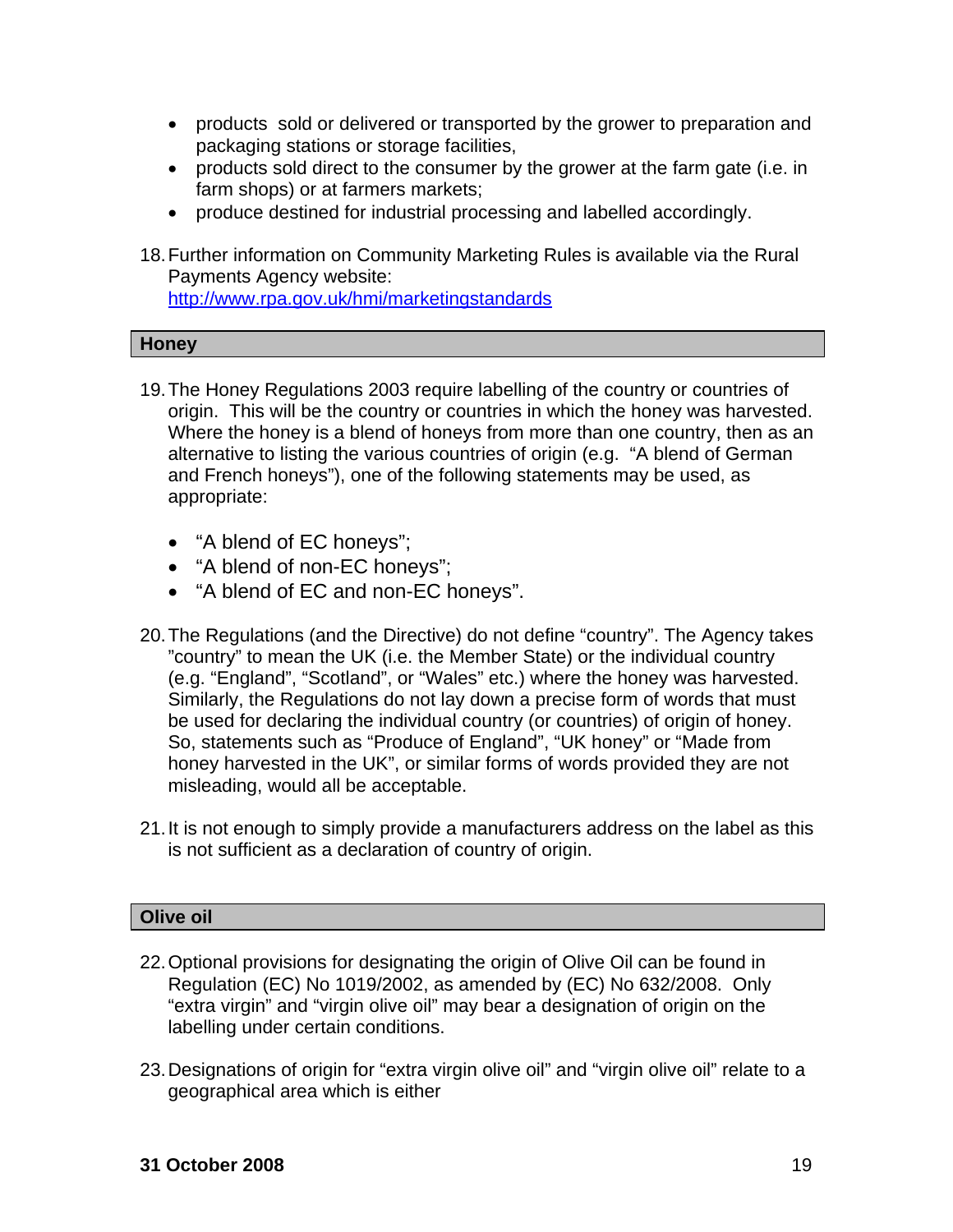- A PDO or PGI (see paragraphs 28 to 29 below);
- A member state:
- The European Community; or
- A third country.
- 24. If the designation of origin indicates the EC or a member state (and a PDO or PGI is not indicated), this must correspond to the area in which the "extra virgin olive oil" or "virgin olive oil" was obtained. An "extra virgin olive oil" or "virgin olive oil" is deemed to have been "obtained" in a geographical area in which the olives were harvested or the location of the mill where the oil was extracted from the olives.
- 25. In the case of blends of these oils, if more than 75% of the oil originates in the same member state, or in the EC, the main origin may be designated provided that it is followed by the indication "A selection of [extra virgin][virgin] olive oils more than 75% of which was obtained in [designation of origin]".
- 26. In the case of "extra virgin olive oil" or "virgin olive oil" imported from a third country, the designation of origin will relate either to the country where the olives and the oil was obtained, or, where these are different, to the country where the product was last processed.

### **Poultrymeat**

27. Regulation (EC) 1906/90 requires fresh and frozen poultrymeat to give an indication of country of origin only when it has been imported from outside the Community.

### **Regional products**

### **The EU Protected Food Name Scheme (PFN)**

28. In 1993, EU legislation came into force which provides for a system for the protection of food names on a geographical or traditional recipe basis (similar to the "appellation controllée'' system used for wines). Under this system, a named food or drink (separate arrangements exist for wines and spirits) registered at a European level will be given legal protection against imitation throughout the EU. Producers who register their products for protection benefit from having a raised awareness of their product throughout Europe. This may in turn help them take advantage of the wider markets that are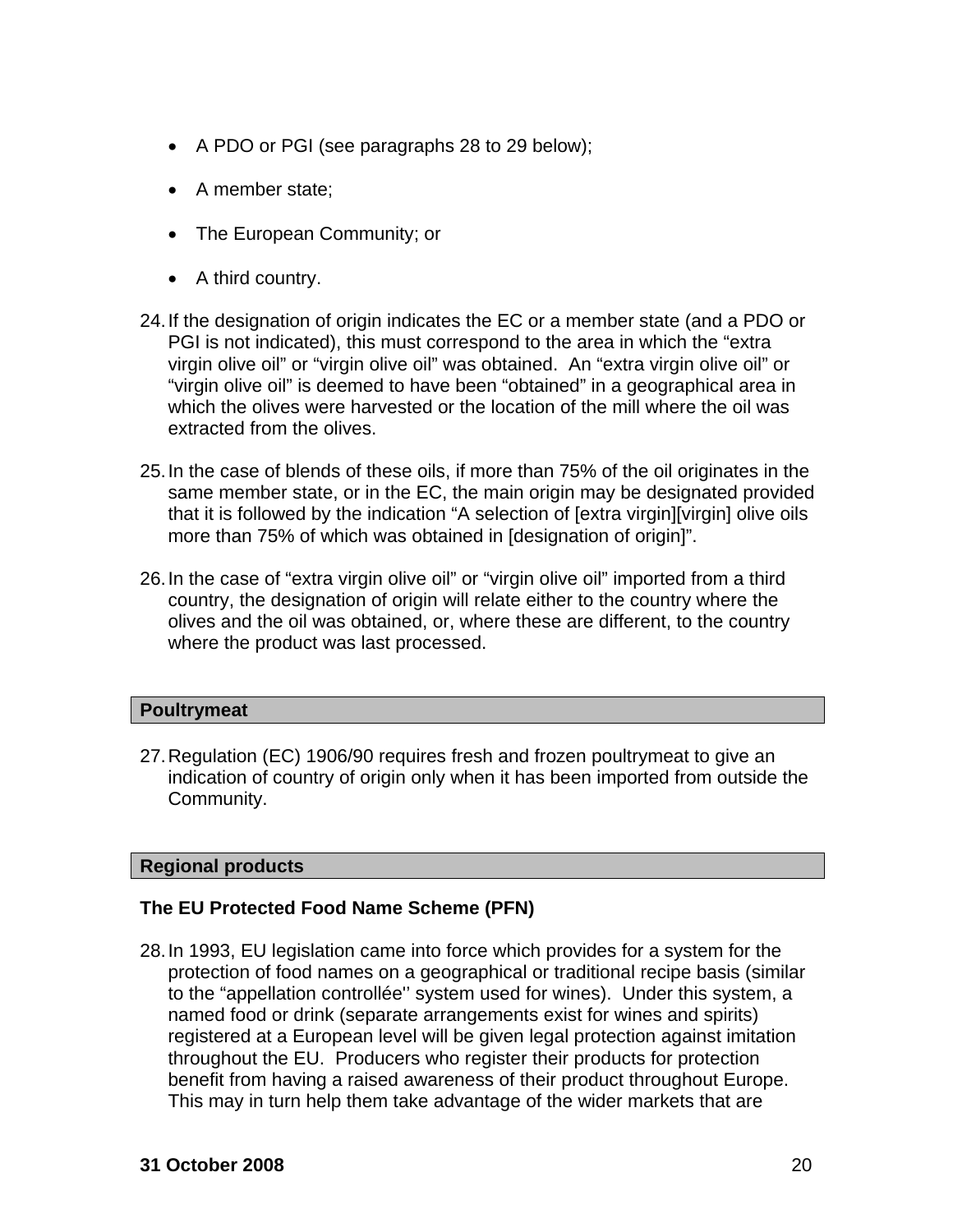arising from consumers' increasing awareness of the importance of regional and speciality foods.

- 29. The original regulations (Council Regulation (EC) 2081/92 and 2082/92) were replaced in March 2006 by Council Regulations (EC) 509/2006 for TSG products and Council Regulations (EC) 510/2006 for PDO/PGI products. Most of the original provisions have been retained in the new regulations but amendments were necessary to take account of a WTO Panel ruling in 2005 in order to bring elements of the EU protected food name schemes into line with WTO rules.
- 30. The designations under the EU Protected Food Name Scheme are:



**Protected Designation of Origin (PDO) -** open to products which are produced, processed and prepared within a particular geographical area, and with features and characteristics which must be due to the geographical area.

**Protected Geographical Indication (PGI) -** open to products which must be produced or processed or prepared within the geographical area and have a reputation, features or certain qualities attributable to that area.

**Traditional Speciality Guaranteed (TSG) -** open to products which are traditional or have customary names and have a set of features which distinguish them from other similar products. These features must not be due to the geographical area the product is produced in nor entirely based on technical advances in the method of production.

31. The UK currently has 37 products registered under the scheme, including Stilton Cheese, Cornish Clotted Cream and Arbroath Smokies. Overall, there are in excess of 700 registered products across the EU.

#### **Wine**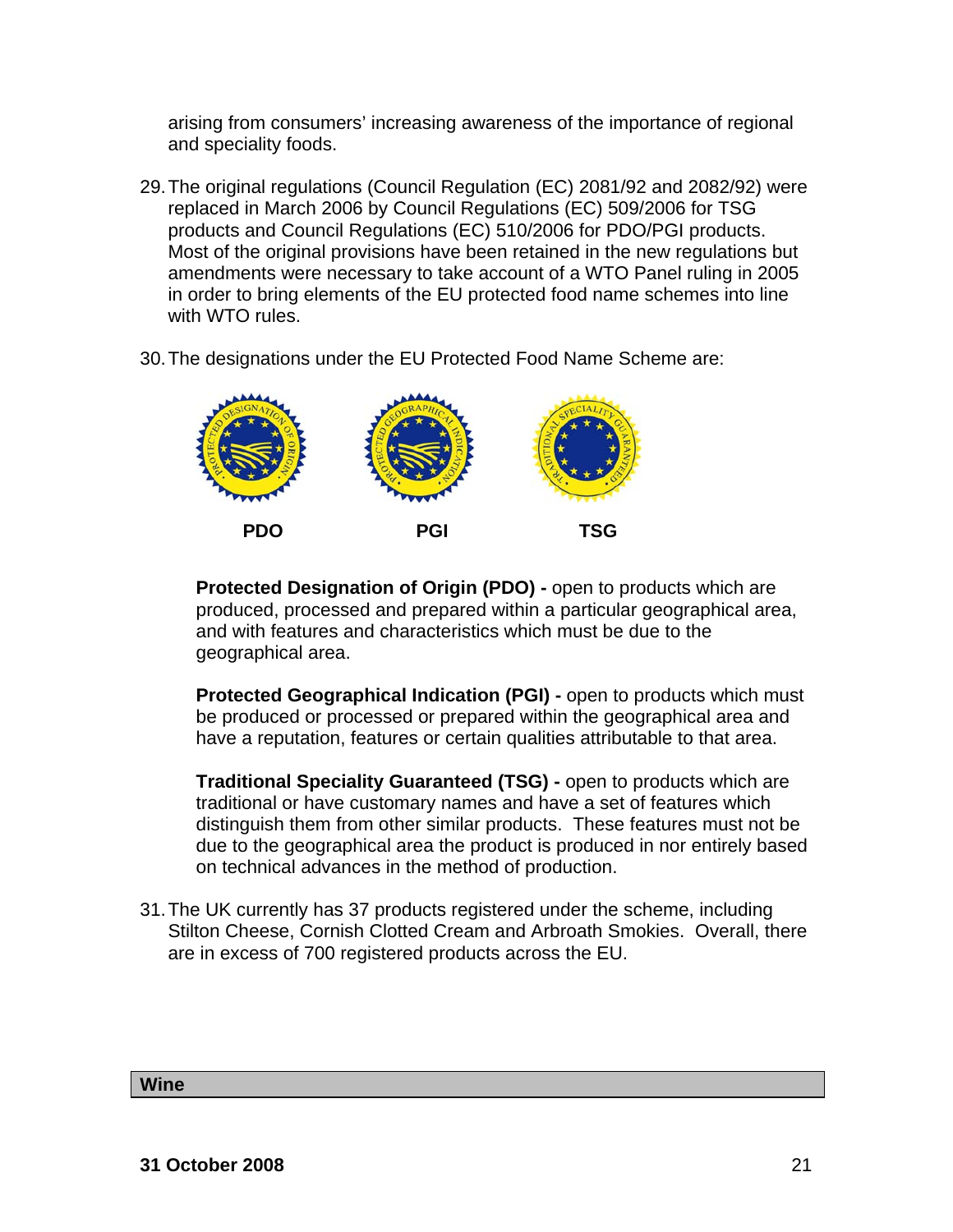- 32. Regulation (EC) No 1493/99 covers the organisation of the market in wine. All wine sold in the Community must be labelled with country of origin information.
- 33. This may be summarised as follows:
	- **Table wines:** 
		- In the case of despatch to another member state or exporting state, the name of the member state if the grapes are produced and made into wine in that state;
		- The words "mixture of wines from different countries of the European Community" in cases of wines resulting from a mixture of products originating in a number of member states;
		- The words "wine obtained in … from grapes harvested in …";
		- Supplemented by the names of the member states concerned in the case of wines produced in a member state from grapes harvested in another member state.
	- **Table wines with geographical indication:** 
		- The name of the geographical unit.
	- **Quality wines produced in specified regions:** 
		- The name of the production area.
	- **Imported wines:** 
		- The name of the country of origin and, when designated with a geographical indication, the name of the geographical area in question.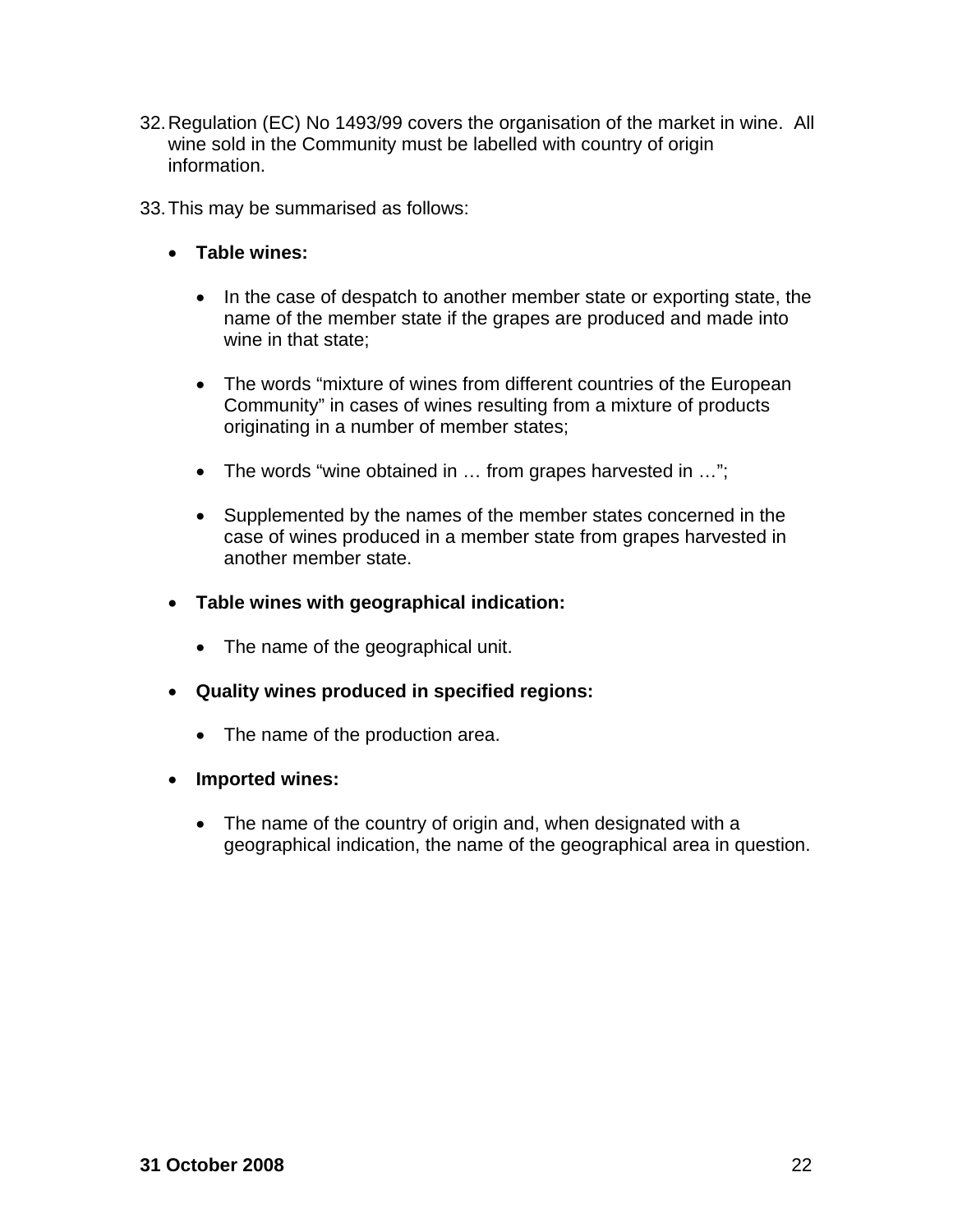#### **LEGISLATION ON ORIGIN LABELLING ANNEX B**

- 1. This guidance refers to, and should be read in conjunction with
	- **Directive 2000/13/EC** (Food Labelling), in particular, Article 2;
	- the **Food Safety Act 1990 (as amended)** which applies to Great Britain, in particular Sections 14 and 15; and parallel legislation in Northern Ireland (**Food Safety (NI) Order 1991);**
	- **Regulation (EC) No 178/2002** ("the General Food Law Regulation");
	- the **General Food Regulations 2004 (as amended)** (UK Statutory Instrument), which create offences in respect of certain provisions of the General Food Law Regulation; and parallel legislation in Northern Ireland (General Food Regulations (NI) 2004 SR. 505);
	- **Section 36** of the **Trade Descriptions Act 1968**; **(as amended);**
	- the **Consumer Protection from Unfair Trading Regulations 2008**, which apply to the UK; and
	- the **Food Labelling Regulations 1996 (as amended)** (UK Statutory Instrument ), in particular regulations 2, 4, 5(f), 23, 26, 27 and 38, which apply to Great Britain with parallel legislation in Northern Ireland (**Food Labelling Regulations (NI) 1996 SR. 383** (as amended).

2. Country of origin labelling for the purposes of consumer information should not be confused with Rules of Origin for the purposes of Customs Classification which is subject to a completely separate regime.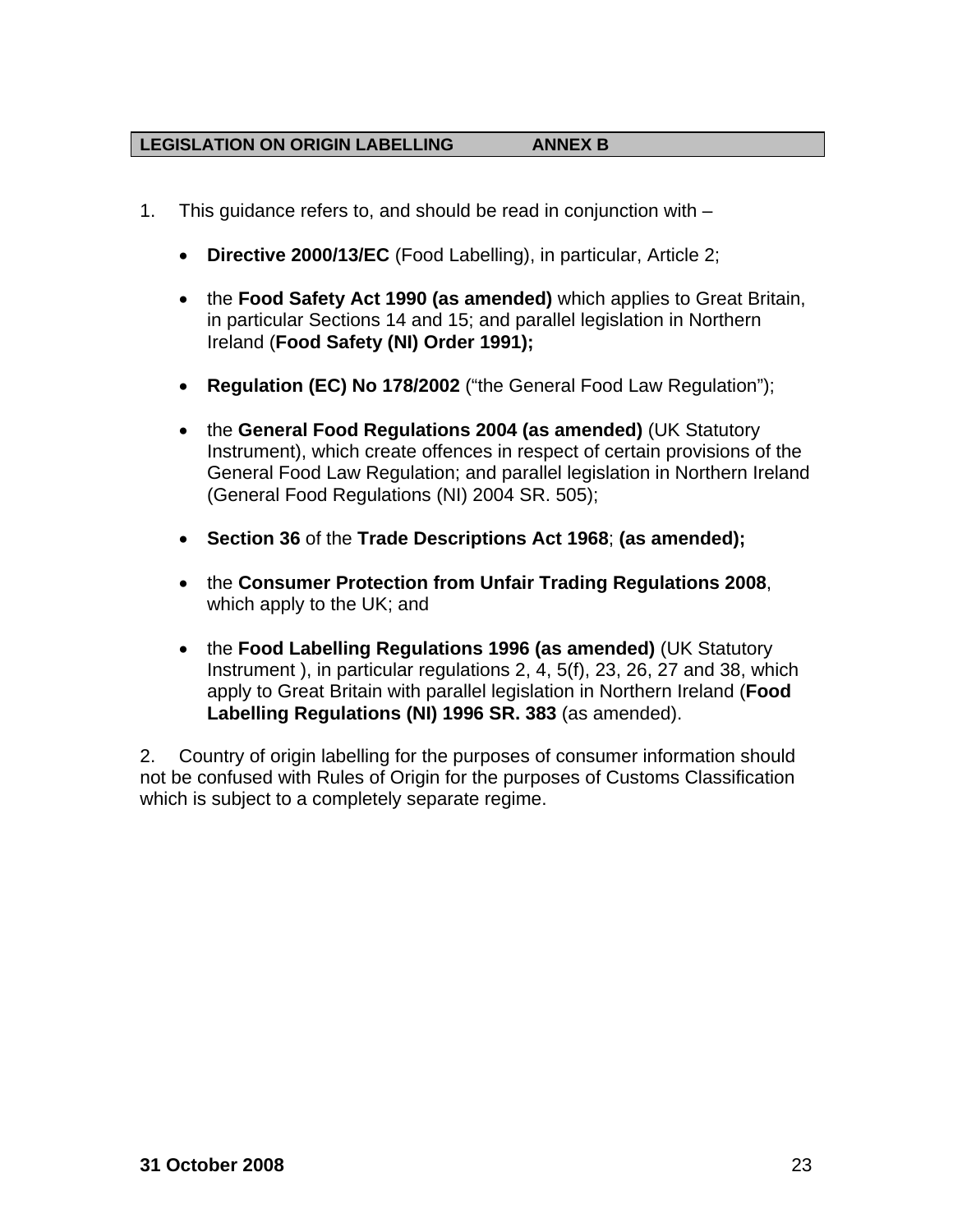## **PENALTIES FOR BREACHING LEGISLATION ANNEX C**

1. Penalties are currently set at the following levels:

## For breaching the **Food Safety Act 1990 (as amended)**

- On summary conviction:
	- $\triangleright$  a fine of up to £20,000 for an offence under Section 14;
	- $\geq$  a fine of up to £5,000 for an offence under Section 15; and/or
	- $\triangleright$  imprisonment for up to six months.
- On conviction on indictment :
	- $\triangleright$  an unlimited fine and/or imprisonment for up to two years.

## For breaching the **General Food Regulations 2004 (as amended)**

- On summary conviction:
	- $\geq$  a fine not exceeding the statutory maximum of £5,000 (or up to £20,000 under regulation 4(b)).
- On conviction on indictment:
	- $\triangleright$  an unlimited fine; and/or
	- $\triangleright$  imprisonment for up to two years.

## For breaching the **Consumer Protection from Unfair Trading Regulations 2008**

- On summary conviction:
	- $\geq$  a fine of up to the statutory maximum of £5,000.
- On conviction on indictment:
	- $\triangleright$  a fine; and/or
	- $\triangleright$  imprisonment for up to two years.

### For breaching the **Food Labelling Regulations 1996** (as amended)

- On summary conviction:
	- $\triangleright$  a fine of up to £5,000.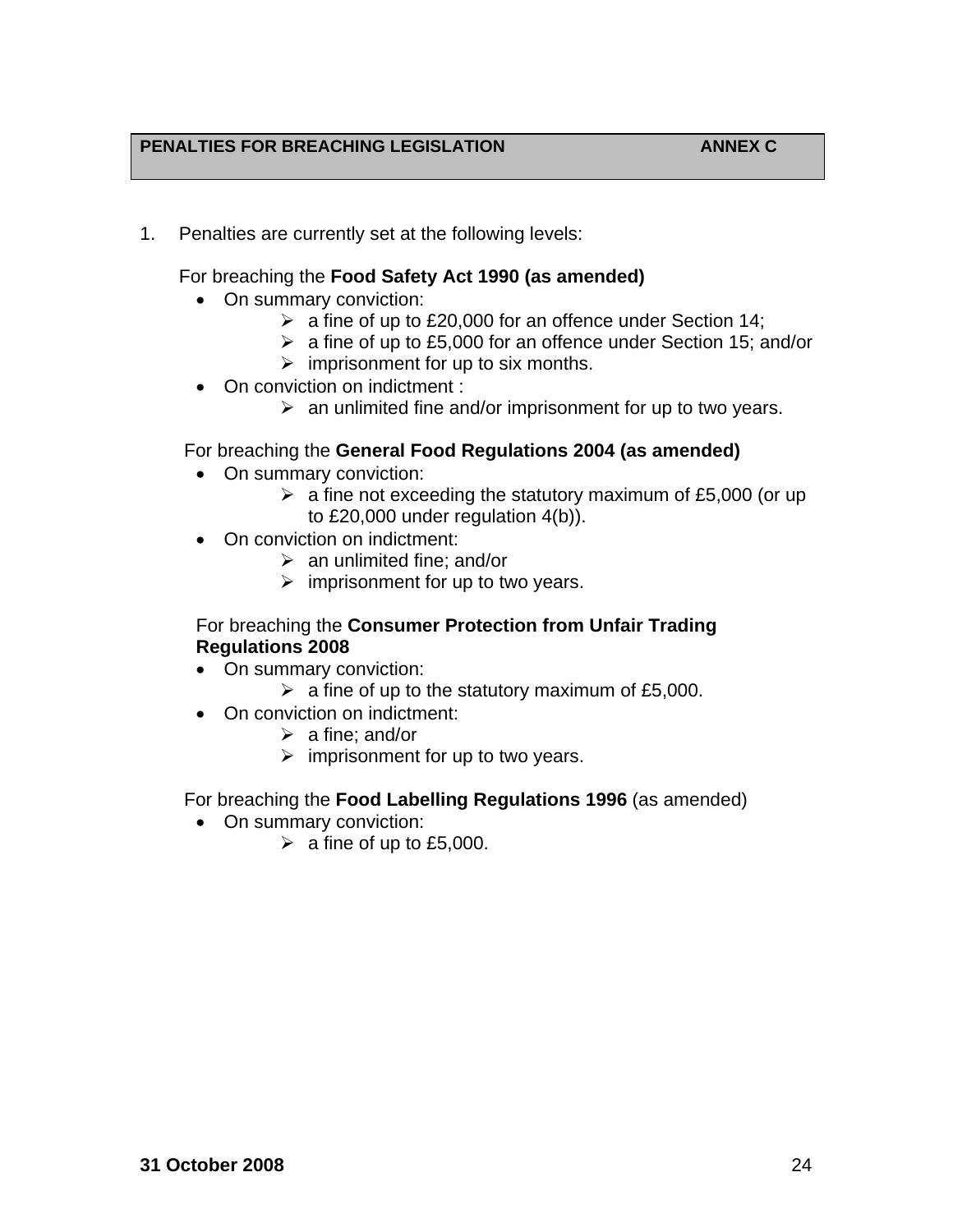# **ANNEX D**

## **RULES TO PREVENT MISLEADING LABELLING, ADVERTISING AND PRESENTATION**

## **Food Labelling Directive (2000/13/EC)**

1. Article 2 of Directive 2000/13/EC on food labelling states that the labelling and methods used must not be such as could mislead a purchaser to a material degree, particularly as to:

• The characteristics of a food and, in particular, as to its nature, identity, properties, composition, quantity, durability, origin or provenance, method of manufacture or production.

2. This prohibition extends to the presentation of food (in particular, its shape, appearance or packaging, the packaging materials used, the way in which it is arranged and the setting in which it is displayed) and to advertising.

3. These provisions are currently implemented by the general requirements of the Food Safety Act 1990 and the Consumer Protection from Unfair Trading Regulations (described respectively in paragraphs 4 to 6 and 9 below).

## **Food Safety Act 1990**

- 4. The Food Safety Act 1990 makes it an offence for anyone to:
	- "Sell, to the purchaser's prejudice, any food which is not of the nature, substance or quality demanded (section 14), (Article 13 of Food Safety (NI) Order 1991);
	- Give or display a label with any food offered or exposed for sale, or have in their possession, or publish or be party to the publication of an advertisement, which falsely describes the food or which is likely to mislead as to the nature, substance or quality of the food (section 15), (Article 14 Food Safety (NI) Order 1991);
	- Sell, offer or expose for sale, or have in their possession for the purpose of sale any food the presentation of which, whether or not attached to or printed on the wrapper or container, falsely describes the food or is likely to mislead as to its nature, substance or quality (section 15),(Article 14 Food Safety (NI) Order 1991)".
- 5. The terms "nature", "substance" and "quality" are not defined in the Food